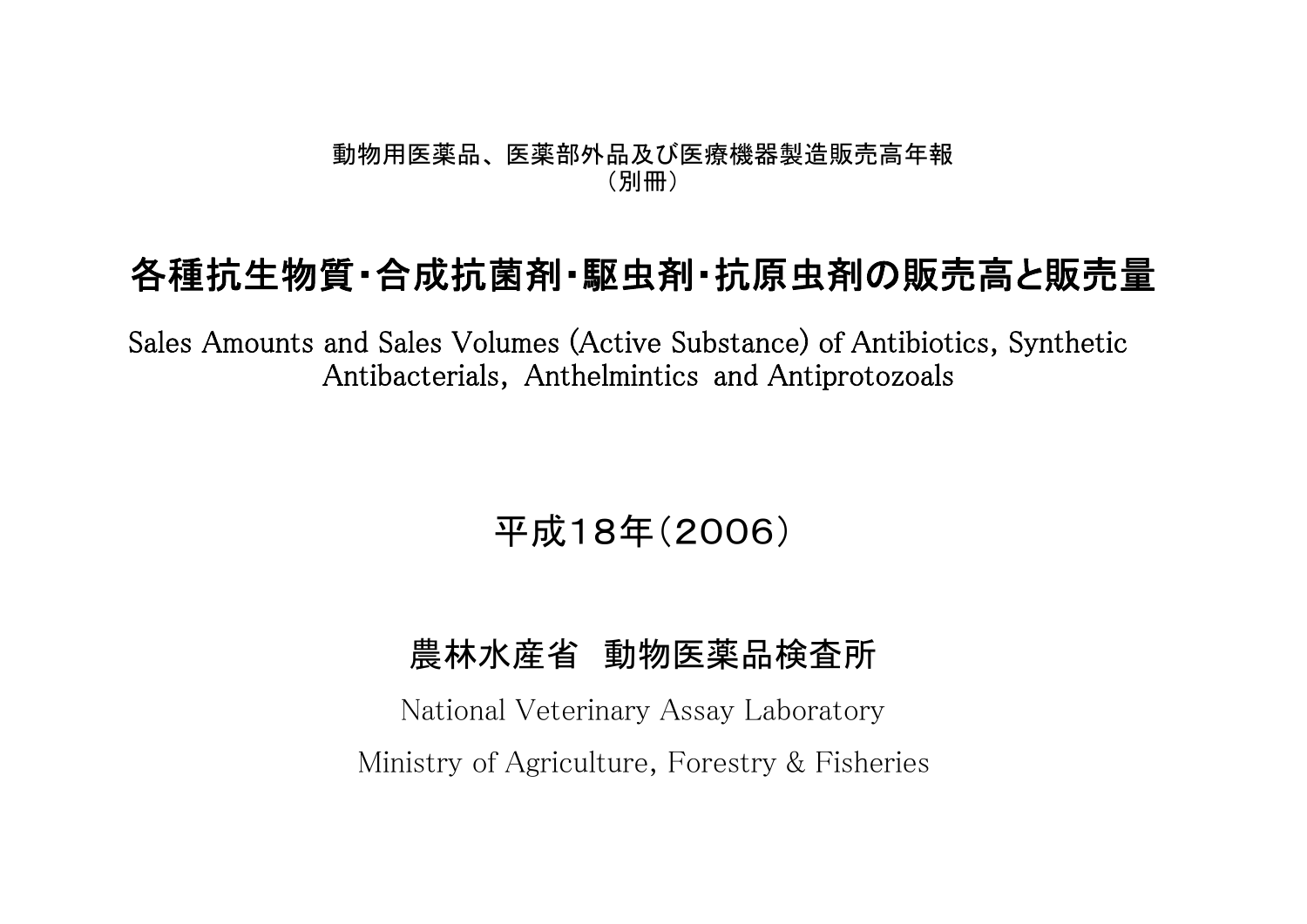## 各種抗生物質・合成抗菌剤・駆虫剤・抗原虫剤の販売高と販売量

Sales Amounts and Sales Volumes (Active Substance) of Antibiotics, Synthetic Antibacterials, Anthelmintics and Antiprotozoals

| 水産用<br>販売高金額<br>原末換算量<br>水産用<br>区分<br>系統名<br>投与経路<br>乳用牛<br>肉用牛<br>馬<br>豚<br>採卵鶏<br>犬・猫<br>(海水)<br>観賞魚<br>その他<br>(千円)<br>肉用鶏<br>(淡水)<br>(Kg)<br>Class<br>Pig<br>Others<br>Active substance<br>Route of administration<br>Sales amount<br>Amount of pure<br>Beef<br>Dairy<br>Horse<br>Broiler<br>$\mathsf{Dog}/\mathsf{Cat}$<br>Fish<br>Fish<br>Ornamental<br>Layer<br>$(*1,000)$<br>active substance<br>Cattle<br>Cow<br>Freshwater<br>(Seawater)<br>Fish<br>(Kg)<br>アミノグリコシド系<br>塩酸スペクチノマイシン<br>経口 Oral<br>$\mathbf 0$<br>$\mathbf 0$<br>Spectinomycin HCI<br>Antibiotics<br>Aminoglycosides<br>成分·計 Total<br>$\mathbf 0$<br>$\mathbf 0$<br>50<br>20<br>30<br>経口 Oral<br>32,213<br>3,528.6<br>硫酸カナマイシン<br>Kanamycin sulfate<br>5,468.0<br>18.8<br>30.1<br>0.2<br>6.3<br>3.2<br>0.01<br>注射 Injection<br>385,319<br>41.3<br>100<br>注入·挿入 Infusion<br>124,859<br>178.0<br>0.7<br>0.5<br>42.378<br>293.2<br>98.8<br>その他 Others<br>成分·計 Total<br>584,769<br>9,467.8<br>59.7<br>経口 Oral<br>40.3<br>硫酸ゲンタマイシン<br>65,200<br>24.3<br>Gentamicin sulfate<br>14.288<br>4.0<br>100<br>注射 Injection<br>100<br>10.1<br>その他 Others<br>111,696<br>成分·計 Total<br>38.4<br>191,184<br>Dihydrostreptomycin<br>2.7<br>65.2<br>硫酸ジヒドロストレプトマイシン<br>注射 Injection<br>3,976.3<br>5.1<br>27.1<br>151,773<br>sulfate<br>0.1<br>0.01<br>0.1<br>193,853<br>1,013.0<br>99.8<br>注入·挿入 Infusion<br>成分·計 Total<br>4.989.3<br>345,626<br>0.3<br>経口 Oral<br>0.3<br>70.5<br>18.9<br>9.9<br>硫酸ストレプトマイシン<br>172,464<br>26,426.6<br>Streptomycin sulfate<br>587.8<br>2.4<br>20,939<br>19.6<br>19.6<br>19.6<br>19.6<br>19.3<br>注射 Injection<br>注入·挿入 Infusion<br>$\mathbf 0$<br>0<br>成分·計 Total<br>193,403<br>27,014.4<br>0.7<br>経口 Oral<br>4,978.5<br>53.8<br>26.9<br>17.5<br>硫酸フラジオマイシン<br>85,451<br>1.1<br>Fradiomycin sulfate<br>100<br>1,387<br>3.0<br>注射 Injection<br>100<br>注入·挿入 Infusion<br>55.0<br>16,534<br>6.5<br>100<br>経皮 Cutaneous<br>117,255<br>成分·計 Total<br>220,627<br>5,043.0<br>経口 Oral<br>硫酸アプラマイシン<br>Apramycin sulfate<br>0<br>0<br>成分·計 Total<br>$\Omega$<br>$\mathbf{0}$<br>系統名·計 Class Total<br>1,535,609<br>46,553<br>セフェム系<br>100<br>セファゾリン<br>注入·挿入 Infusion<br>Cefazolin<br>469,053<br>695.0<br>Cephalosporins<br>成分·計 Total<br>469,053<br>695.0<br>737.2<br>41.7<br>58.3<br>128,253<br>セファゾリンナトリウム<br>Cefazolin sodium<br>注射 Injection<br>成分·計 Total<br>737.2<br>128,253<br>Cefazolin sodium<br>409<br>100<br>セファゾリンナトリウム水和物<br>注射 Injection<br>54,716<br>hydrate<br>409<br>成分·計 Total<br>54,716 | H <sub>18</sub> |  |  |  |  |  | 対象動物別推定割合 (%) | Estimated Percentages of Sales for Each Animals Species |  |  |
|-----------------------------------------------------------------------------------------------------------------------------------------------------------------------------------------------------------------------------------------------------------------------------------------------------------------------------------------------------------------------------------------------------------------------------------------------------------------------------------------------------------------------------------------------------------------------------------------------------------------------------------------------------------------------------------------------------------------------------------------------------------------------------------------------------------------------------------------------------------------------------------------------------------------------------------------------------------------------------------------------------------------------------------------------------------------------------------------------------------------------------------------------------------------------------------------------------------------------------------------------------------------------------------------------------------------------------------------------------------------------------------------------------------------------------------------------------------------------------------------------------------------------------------------------------------------------------------------------------------------------------------------------------------------------------------------------------------------------------------------------------------------------------------------------------------------------------------------------------------------------------------------------------------------------------------------------------------------------------------------------------------------------------------------------------------------------------------------------------------------------------------------------------------------------------------------------------------------------------------------------------------------------------------------------------------------------------------------------------------------------------------------------------------------------------------------------------------------------------------------|-----------------|--|--|--|--|--|---------------|---------------------------------------------------------|--|--|
|                                                                                                                                                                                                                                                                                                                                                                                                                                                                                                                                                                                                                                                                                                                                                                                                                                                                                                                                                                                                                                                                                                                                                                                                                                                                                                                                                                                                                                                                                                                                                                                                                                                                                                                                                                                                                                                                                                                                                                                                                                                                                                                                                                                                                                                                                                                                                                                                                                                                                         |                 |  |  |  |  |  |               |                                                         |  |  |
|                                                                                                                                                                                                                                                                                                                                                                                                                                                                                                                                                                                                                                                                                                                                                                                                                                                                                                                                                                                                                                                                                                                                                                                                                                                                                                                                                                                                                                                                                                                                                                                                                                                                                                                                                                                                                                                                                                                                                                                                                                                                                                                                                                                                                                                                                                                                                                                                                                                                                         | 抗生物質            |  |  |  |  |  |               |                                                         |  |  |
|                                                                                                                                                                                                                                                                                                                                                                                                                                                                                                                                                                                                                                                                                                                                                                                                                                                                                                                                                                                                                                                                                                                                                                                                                                                                                                                                                                                                                                                                                                                                                                                                                                                                                                                                                                                                                                                                                                                                                                                                                                                                                                                                                                                                                                                                                                                                                                                                                                                                                         |                 |  |  |  |  |  |               |                                                         |  |  |
|                                                                                                                                                                                                                                                                                                                                                                                                                                                                                                                                                                                                                                                                                                                                                                                                                                                                                                                                                                                                                                                                                                                                                                                                                                                                                                                                                                                                                                                                                                                                                                                                                                                                                                                                                                                                                                                                                                                                                                                                                                                                                                                                                                                                                                                                                                                                                                                                                                                                                         |                 |  |  |  |  |  |               |                                                         |  |  |
|                                                                                                                                                                                                                                                                                                                                                                                                                                                                                                                                                                                                                                                                                                                                                                                                                                                                                                                                                                                                                                                                                                                                                                                                                                                                                                                                                                                                                                                                                                                                                                                                                                                                                                                                                                                                                                                                                                                                                                                                                                                                                                                                                                                                                                                                                                                                                                                                                                                                                         |                 |  |  |  |  |  |               |                                                         |  |  |
|                                                                                                                                                                                                                                                                                                                                                                                                                                                                                                                                                                                                                                                                                                                                                                                                                                                                                                                                                                                                                                                                                                                                                                                                                                                                                                                                                                                                                                                                                                                                                                                                                                                                                                                                                                                                                                                                                                                                                                                                                                                                                                                                                                                                                                                                                                                                                                                                                                                                                         |                 |  |  |  |  |  |               |                                                         |  |  |
|                                                                                                                                                                                                                                                                                                                                                                                                                                                                                                                                                                                                                                                                                                                                                                                                                                                                                                                                                                                                                                                                                                                                                                                                                                                                                                                                                                                                                                                                                                                                                                                                                                                                                                                                                                                                                                                                                                                                                                                                                                                                                                                                                                                                                                                                                                                                                                                                                                                                                         |                 |  |  |  |  |  |               |                                                         |  |  |
|                                                                                                                                                                                                                                                                                                                                                                                                                                                                                                                                                                                                                                                                                                                                                                                                                                                                                                                                                                                                                                                                                                                                                                                                                                                                                                                                                                                                                                                                                                                                                                                                                                                                                                                                                                                                                                                                                                                                                                                                                                                                                                                                                                                                                                                                                                                                                                                                                                                                                         |                 |  |  |  |  |  |               |                                                         |  |  |
|                                                                                                                                                                                                                                                                                                                                                                                                                                                                                                                                                                                                                                                                                                                                                                                                                                                                                                                                                                                                                                                                                                                                                                                                                                                                                                                                                                                                                                                                                                                                                                                                                                                                                                                                                                                                                                                                                                                                                                                                                                                                                                                                                                                                                                                                                                                                                                                                                                                                                         |                 |  |  |  |  |  |               |                                                         |  |  |
|                                                                                                                                                                                                                                                                                                                                                                                                                                                                                                                                                                                                                                                                                                                                                                                                                                                                                                                                                                                                                                                                                                                                                                                                                                                                                                                                                                                                                                                                                                                                                                                                                                                                                                                                                                                                                                                                                                                                                                                                                                                                                                                                                                                                                                                                                                                                                                                                                                                                                         |                 |  |  |  |  |  |               |                                                         |  |  |
|                                                                                                                                                                                                                                                                                                                                                                                                                                                                                                                                                                                                                                                                                                                                                                                                                                                                                                                                                                                                                                                                                                                                                                                                                                                                                                                                                                                                                                                                                                                                                                                                                                                                                                                                                                                                                                                                                                                                                                                                                                                                                                                                                                                                                                                                                                                                                                                                                                                                                         |                 |  |  |  |  |  |               |                                                         |  |  |
|                                                                                                                                                                                                                                                                                                                                                                                                                                                                                                                                                                                                                                                                                                                                                                                                                                                                                                                                                                                                                                                                                                                                                                                                                                                                                                                                                                                                                                                                                                                                                                                                                                                                                                                                                                                                                                                                                                                                                                                                                                                                                                                                                                                                                                                                                                                                                                                                                                                                                         |                 |  |  |  |  |  |               |                                                         |  |  |
|                                                                                                                                                                                                                                                                                                                                                                                                                                                                                                                                                                                                                                                                                                                                                                                                                                                                                                                                                                                                                                                                                                                                                                                                                                                                                                                                                                                                                                                                                                                                                                                                                                                                                                                                                                                                                                                                                                                                                                                                                                                                                                                                                                                                                                                                                                                                                                                                                                                                                         |                 |  |  |  |  |  |               |                                                         |  |  |
|                                                                                                                                                                                                                                                                                                                                                                                                                                                                                                                                                                                                                                                                                                                                                                                                                                                                                                                                                                                                                                                                                                                                                                                                                                                                                                                                                                                                                                                                                                                                                                                                                                                                                                                                                                                                                                                                                                                                                                                                                                                                                                                                                                                                                                                                                                                                                                                                                                                                                         |                 |  |  |  |  |  |               |                                                         |  |  |
|                                                                                                                                                                                                                                                                                                                                                                                                                                                                                                                                                                                                                                                                                                                                                                                                                                                                                                                                                                                                                                                                                                                                                                                                                                                                                                                                                                                                                                                                                                                                                                                                                                                                                                                                                                                                                                                                                                                                                                                                                                                                                                                                                                                                                                                                                                                                                                                                                                                                                         |                 |  |  |  |  |  |               |                                                         |  |  |
|                                                                                                                                                                                                                                                                                                                                                                                                                                                                                                                                                                                                                                                                                                                                                                                                                                                                                                                                                                                                                                                                                                                                                                                                                                                                                                                                                                                                                                                                                                                                                                                                                                                                                                                                                                                                                                                                                                                                                                                                                                                                                                                                                                                                                                                                                                                                                                                                                                                                                         |                 |  |  |  |  |  |               |                                                         |  |  |
|                                                                                                                                                                                                                                                                                                                                                                                                                                                                                                                                                                                                                                                                                                                                                                                                                                                                                                                                                                                                                                                                                                                                                                                                                                                                                                                                                                                                                                                                                                                                                                                                                                                                                                                                                                                                                                                                                                                                                                                                                                                                                                                                                                                                                                                                                                                                                                                                                                                                                         |                 |  |  |  |  |  |               |                                                         |  |  |
|                                                                                                                                                                                                                                                                                                                                                                                                                                                                                                                                                                                                                                                                                                                                                                                                                                                                                                                                                                                                                                                                                                                                                                                                                                                                                                                                                                                                                                                                                                                                                                                                                                                                                                                                                                                                                                                                                                                                                                                                                                                                                                                                                                                                                                                                                                                                                                                                                                                                                         |                 |  |  |  |  |  |               |                                                         |  |  |
|                                                                                                                                                                                                                                                                                                                                                                                                                                                                                                                                                                                                                                                                                                                                                                                                                                                                                                                                                                                                                                                                                                                                                                                                                                                                                                                                                                                                                                                                                                                                                                                                                                                                                                                                                                                                                                                                                                                                                                                                                                                                                                                                                                                                                                                                                                                                                                                                                                                                                         |                 |  |  |  |  |  |               |                                                         |  |  |
|                                                                                                                                                                                                                                                                                                                                                                                                                                                                                                                                                                                                                                                                                                                                                                                                                                                                                                                                                                                                                                                                                                                                                                                                                                                                                                                                                                                                                                                                                                                                                                                                                                                                                                                                                                                                                                                                                                                                                                                                                                                                                                                                                                                                                                                                                                                                                                                                                                                                                         |                 |  |  |  |  |  |               |                                                         |  |  |
|                                                                                                                                                                                                                                                                                                                                                                                                                                                                                                                                                                                                                                                                                                                                                                                                                                                                                                                                                                                                                                                                                                                                                                                                                                                                                                                                                                                                                                                                                                                                                                                                                                                                                                                                                                                                                                                                                                                                                                                                                                                                                                                                                                                                                                                                                                                                                                                                                                                                                         |                 |  |  |  |  |  |               |                                                         |  |  |
|                                                                                                                                                                                                                                                                                                                                                                                                                                                                                                                                                                                                                                                                                                                                                                                                                                                                                                                                                                                                                                                                                                                                                                                                                                                                                                                                                                                                                                                                                                                                                                                                                                                                                                                                                                                                                                                                                                                                                                                                                                                                                                                                                                                                                                                                                                                                                                                                                                                                                         |                 |  |  |  |  |  |               |                                                         |  |  |
|                                                                                                                                                                                                                                                                                                                                                                                                                                                                                                                                                                                                                                                                                                                                                                                                                                                                                                                                                                                                                                                                                                                                                                                                                                                                                                                                                                                                                                                                                                                                                                                                                                                                                                                                                                                                                                                                                                                                                                                                                                                                                                                                                                                                                                                                                                                                                                                                                                                                                         |                 |  |  |  |  |  |               |                                                         |  |  |
|                                                                                                                                                                                                                                                                                                                                                                                                                                                                                                                                                                                                                                                                                                                                                                                                                                                                                                                                                                                                                                                                                                                                                                                                                                                                                                                                                                                                                                                                                                                                                                                                                                                                                                                                                                                                                                                                                                                                                                                                                                                                                                                                                                                                                                                                                                                                                                                                                                                                                         |                 |  |  |  |  |  |               |                                                         |  |  |
|                                                                                                                                                                                                                                                                                                                                                                                                                                                                                                                                                                                                                                                                                                                                                                                                                                                                                                                                                                                                                                                                                                                                                                                                                                                                                                                                                                                                                                                                                                                                                                                                                                                                                                                                                                                                                                                                                                                                                                                                                                                                                                                                                                                                                                                                                                                                                                                                                                                                                         |                 |  |  |  |  |  |               |                                                         |  |  |
|                                                                                                                                                                                                                                                                                                                                                                                                                                                                                                                                                                                                                                                                                                                                                                                                                                                                                                                                                                                                                                                                                                                                                                                                                                                                                                                                                                                                                                                                                                                                                                                                                                                                                                                                                                                                                                                                                                                                                                                                                                                                                                                                                                                                                                                                                                                                                                                                                                                                                         |                 |  |  |  |  |  |               |                                                         |  |  |
|                                                                                                                                                                                                                                                                                                                                                                                                                                                                                                                                                                                                                                                                                                                                                                                                                                                                                                                                                                                                                                                                                                                                                                                                                                                                                                                                                                                                                                                                                                                                                                                                                                                                                                                                                                                                                                                                                                                                                                                                                                                                                                                                                                                                                                                                                                                                                                                                                                                                                         |                 |  |  |  |  |  |               |                                                         |  |  |
|                                                                                                                                                                                                                                                                                                                                                                                                                                                                                                                                                                                                                                                                                                                                                                                                                                                                                                                                                                                                                                                                                                                                                                                                                                                                                                                                                                                                                                                                                                                                                                                                                                                                                                                                                                                                                                                                                                                                                                                                                                                                                                                                                                                                                                                                                                                                                                                                                                                                                         |                 |  |  |  |  |  |               |                                                         |  |  |
|                                                                                                                                                                                                                                                                                                                                                                                                                                                                                                                                                                                                                                                                                                                                                                                                                                                                                                                                                                                                                                                                                                                                                                                                                                                                                                                                                                                                                                                                                                                                                                                                                                                                                                                                                                                                                                                                                                                                                                                                                                                                                                                                                                                                                                                                                                                                                                                                                                                                                         |                 |  |  |  |  |  |               |                                                         |  |  |
|                                                                                                                                                                                                                                                                                                                                                                                                                                                                                                                                                                                                                                                                                                                                                                                                                                                                                                                                                                                                                                                                                                                                                                                                                                                                                                                                                                                                                                                                                                                                                                                                                                                                                                                                                                                                                                                                                                                                                                                                                                                                                                                                                                                                                                                                                                                                                                                                                                                                                         |                 |  |  |  |  |  |               |                                                         |  |  |
|                                                                                                                                                                                                                                                                                                                                                                                                                                                                                                                                                                                                                                                                                                                                                                                                                                                                                                                                                                                                                                                                                                                                                                                                                                                                                                                                                                                                                                                                                                                                                                                                                                                                                                                                                                                                                                                                                                                                                                                                                                                                                                                                                                                                                                                                                                                                                                                                                                                                                         |                 |  |  |  |  |  |               |                                                         |  |  |
|                                                                                                                                                                                                                                                                                                                                                                                                                                                                                                                                                                                                                                                                                                                                                                                                                                                                                                                                                                                                                                                                                                                                                                                                                                                                                                                                                                                                                                                                                                                                                                                                                                                                                                                                                                                                                                                                                                                                                                                                                                                                                                                                                                                                                                                                                                                                                                                                                                                                                         |                 |  |  |  |  |  |               |                                                         |  |  |
|                                                                                                                                                                                                                                                                                                                                                                                                                                                                                                                                                                                                                                                                                                                                                                                                                                                                                                                                                                                                                                                                                                                                                                                                                                                                                                                                                                                                                                                                                                                                                                                                                                                                                                                                                                                                                                                                                                                                                                                                                                                                                                                                                                                                                                                                                                                                                                                                                                                                                         |                 |  |  |  |  |  |               |                                                         |  |  |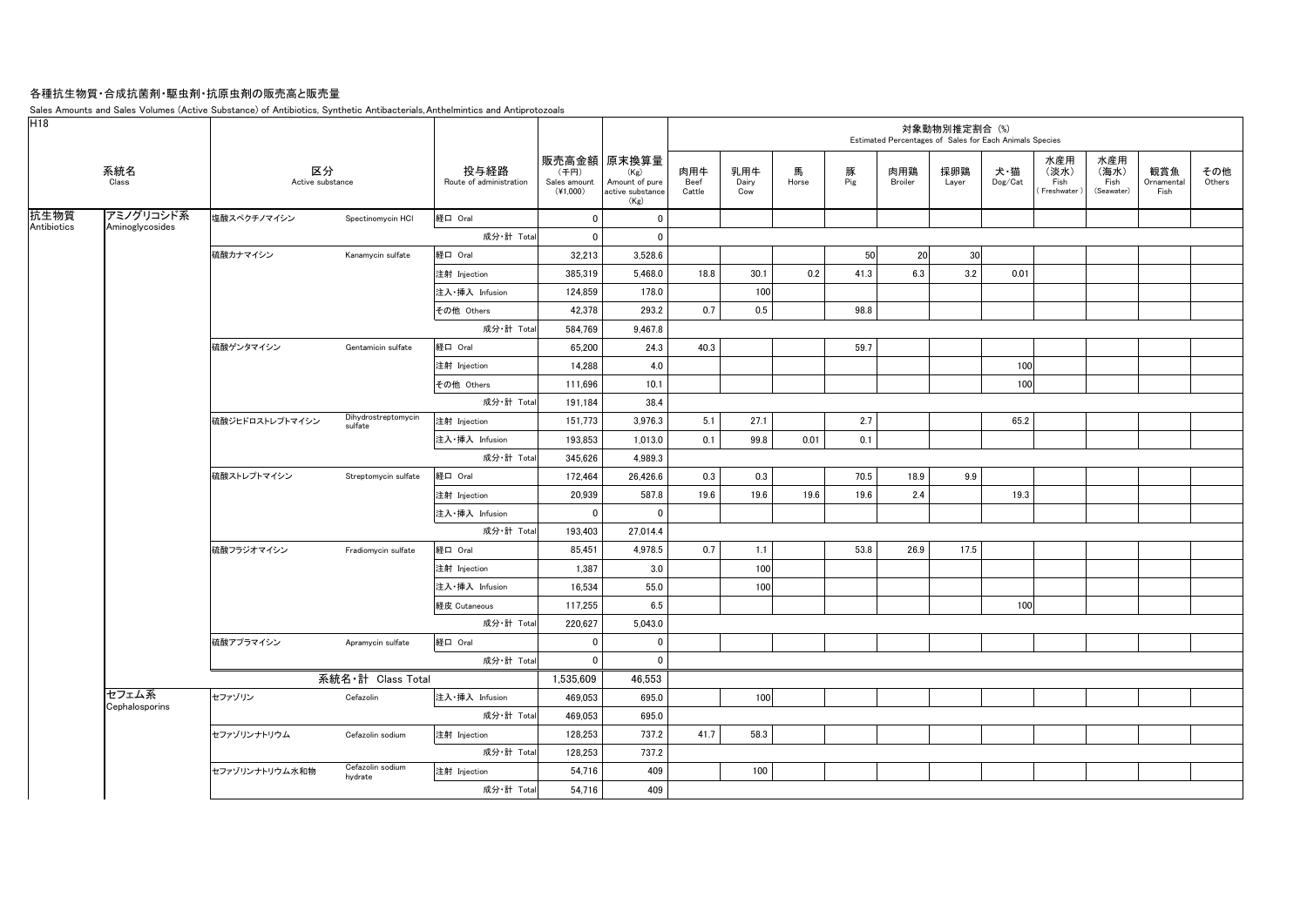|                            |                                                     |                       | 対象動物別推定割合 (%)<br>Estimated Percentages of Sales for Each Animals Species<br>販売高金額 原末換算量 |                                    |                                                    |                       |                     |            |          |                |              |                                    |                                     |                                   |                           |               |  |
|----------------------------|-----------------------------------------------------|-----------------------|-----------------------------------------------------------------------------------------|------------------------------------|----------------------------------------------------|-----------------------|---------------------|------------|----------|----------------|--------------|------------------------------------|-------------------------------------|-----------------------------------|---------------------------|---------------|--|
| 系統名<br>Class               | 区分<br>Active substance                              |                       | 投与経路<br>Route of administration                                                         | (千円)<br>Sales amount<br>$(*1,000)$ | (Kg)<br>Amount of pure<br>active substance<br>(Kg) | 肉用牛<br>Beef<br>Cattle | 乳用牛<br>Dairy<br>Cow | 馬<br>Horse | 豚<br>Pig | 肉用鶏<br>Broiler | 採卵鶏<br>Layer | 犬・猫<br>$\mathsf{Dog}/\mathsf{Cat}$ | 水産用<br>(淡水)<br>Fish<br>(Freshwater) | 水産用<br>(海水)<br>Fish<br>(Seawater) | 観賞魚<br>Ornamental<br>Fish | その他<br>Others |  |
|                            | セファピリンナトリウム                                         | Cefapirin sodium      | 経口 Oral                                                                                 | 13,108                             | 14.0                                               |                       | 100                 |            |          |                |              |                                    |                                     |                                   |                           |               |  |
|                            |                                                     |                       | 注入·挿入 Infusion                                                                          | 56,258                             | 53.8                                               |                       | 100                 |            |          |                |              |                                    |                                     |                                   |                           |               |  |
|                            |                                                     |                       | 成分·計 Total                                                                              | 69,366                             | 67.9                                               |                       |                     |            |          |                |              |                                    |                                     |                                   |                           |               |  |
|                            | セファピリンベンザチン                                         | Cephapirin benzathine | 注入·挿入 Infusion                                                                          | 33,041                             | 39.0                                               |                       | 100                 |            |          |                |              |                                    |                                     |                                   |                           |               |  |
|                            |                                                     |                       | 成分·計 Total                                                                              | 33,041                             | 39.0                                               |                       |                     |            |          |                |              |                                    |                                     |                                   |                           |               |  |
|                            | セファレキシン                                             | Cephalexin            | 経口 Oral                                                                                 | 58,388                             | 609.0                                              |                       |                     |            |          |                |              | 100                                |                                     |                                   |                           |               |  |
|                            |                                                     |                       | 成分·計 Total                                                                              | 58,388                             | 609.0                                              |                       |                     |            |          |                |              |                                    |                                     |                                   |                           |               |  |
|                            | セファロニウム                                             | Cephalonium           | 注入·挿入 Infusion                                                                          | 213,395                            | 257.0                                              |                       | 100                 |            |          |                |              |                                    |                                     |                                   |                           |               |  |
|                            |                                                     |                       | 成分·計 Total                                                                              | 213,395                            | 257.0                                              |                       |                     |            |          |                |              |                                    |                                     |                                   |                           |               |  |
|                            | セフチオフルナトリウム                                         | Ceftiofur sodium      | 注射 Injection                                                                            | 551.500                            | 430.0                                              | 20 <sup>1</sup>       | 10 <sup>1</sup>     |            | 70       |                |              |                                    |                                     |                                   |                           |               |  |
|                            |                                                     |                       | 成分·計 Total                                                                              | 551,500                            | 430.0                                              |                       |                     |            |          |                |              |                                    |                                     |                                   |                           |               |  |
|                            | セフロキシムナトリウム                                         | Cefuroxime sodium     | 注入·挿入 Infusion                                                                          | 121,260                            | 162.0                                              |                       | 100                 |            |          |                |              |                                    |                                     |                                   |                           |               |  |
|                            |                                                     |                       | 成分·計 Total                                                                              | 121,260                            | 162.0                                              |                       |                     |            |          |                |              |                                    |                                     |                                   |                           |               |  |
|                            | 硫酸セフキノム                                             | Cefquinome sulfate    | 注射 Injection                                                                            | 41.524                             | 27.2                                               | 38.7                  | 61.3                |            |          |                |              |                                    |                                     |                                   |                           |               |  |
|                            |                                                     |                       | 成分·計 Total                                                                              | 41,524                             | 27.2                                               |                       |                     |            |          |                |              |                                    |                                     |                                   |                           |               |  |
|                            |                                                     | 系統名·計 Class Total     |                                                                                         | 1,740,496                          | 3,433                                              |                       |                     |            |          |                |              |                                    |                                     |                                   |                           |               |  |
| テトラサイクリン系<br>Tetracyclines | アルキルトリメチルアンモニウムカル Oxytetracycline<br>シウムオキシテトラサイクリン | quaternary salts      | 経口 Oral                                                                                 | 118,472                            | 13,663.2                                           |                       |                     |            | 28.0     | 5.8            |              |                                    |                                     | 66.2                              |                           |               |  |
|                            |                                                     |                       | 成分·計 Total                                                                              | 118,472                            | 13,663.2                                           |                       |                     |            |          |                |              |                                    |                                     |                                   |                           |               |  |
|                            | オキシテトラサイクリン                                         | Oxytetracycline       | 経口 Oral                                                                                 | 388,069                            | 190,664.0                                          | 1.6                   | 1.6                 |            | 86.6     | 6.1            | 4.2          |                                    |                                     |                                   |                           |               |  |
|                            |                                                     |                       | 注射 Injection                                                                            | 160,159                            | 1,269.8                                            | 12.1                  | 5.7                 |            | 82.3     |                |              |                                    |                                     |                                   |                           |               |  |
|                            |                                                     |                       | 成分·計 Total                                                                              | 548,228                            | 191,933.8                                          |                       |                     |            |          |                |              |                                    |                                     |                                   |                           |               |  |
|                            | 塩酸オキシテトラサイクリン                                       | Oxytetracycline HCI   | 経口 Oral                                                                                 | 353.597                            | 52,730.7                                           | 0.1                   | 0.2                 |            | 1.9      | 0.5            | 0.4          |                                    | 2.1                                 | 94.7                              |                           |               |  |
|                            |                                                     |                       | 注射 Injection                                                                            | 98,922                             | 839.9                                              | 21.9                  | 19.5                |            | 36.5     | 11.0           | 11.0         |                                    |                                     |                                   |                           |               |  |
|                            |                                                     |                       | 注入·挿入 Infusion                                                                          | 17,635                             | 84.4                                               |                       | 100                 |            |          |                |              |                                    |                                     |                                   |                           |               |  |
|                            |                                                     |                       | 経皮 Cutaneous                                                                            | 3,250                              | 0.2                                                |                       |                     |            |          |                |              | 100                                |                                     |                                   |                           |               |  |
|                            |                                                     |                       | 成分·計 Total                                                                              | 473.404                            | 53,655.1                                           |                       |                     |            |          |                |              |                                    |                                     |                                   |                           |               |  |
|                            | 塩酸クロルテトラサイクリン                                       | Chlortetracycline HCI | 経口 Oral                                                                                 | 462,957                            | 106,422.6                                          | 8.5                   | 21.3                |            | 59.5     | 9.0            | 1.6          |                                    |                                     |                                   |                           |               |  |
|                            |                                                     |                       | 成分·計 Total                                                                              | 462,957                            | 106,422.6                                          |                       |                     |            |          |                |              |                                    |                                     |                                   |                           |               |  |
|                            | 塩酸ドキシサイクリン                                          | Doxycycline HCI       | 経口 Oral                                                                                 | 537,413                            | 25,662.2                                           |                       |                     |            | 84.6     | 15.3           |              |                                    |                                     | 0.04                              |                           |               |  |
|                            |                                                     |                       | 成分·計 Total                                                                              | 537,413                            | 25,662.2                                           |                       |                     |            |          |                |              |                                    |                                     |                                   |                           |               |  |
|                            |                                                     | 系統名·計 Class Total     |                                                                                         | 2,140,474                          | 391,337                                            |                       |                     |            |          |                |              |                                    |                                     |                                   |                           |               |  |
| ペニシリン系<br>Penicillins      | アスポキシシリン                                            | Aspoxicillin          | 注射 Injection                                                                            | 21,352                             | 57.0                                               |                       |                     | 60         |          | 40             |              |                                    |                                     |                                   |                           |               |  |
|                            |                                                     |                       | 成分·計 Total                                                                              | 21,352                             | 57.0                                               |                       |                     |            |          |                |              |                                    |                                     |                                   |                           |               |  |
|                            | アモキシシリン                                             | Amoxicillin           | 経口 Oral                                                                                 | 431,826                            | 15,950.0                                           | 11.7                  | 10.4                |            | 49.6     | 23.9           | 1.5          | 3.0                                |                                     |                                   |                           |               |  |
|                            |                                                     |                       | 注射 Injection                                                                            | 57,944                             | 1,010.7                                            | 50                    |                     |            | 50       |                |              |                                    |                                     |                                   |                           |               |  |
|                            |                                                     |                       | 成分·計 Total                                                                              | 489,770                            | 16,960.7                                           |                       |                     |            |          |                |              |                                    |                                     |                                   |                           |               |  |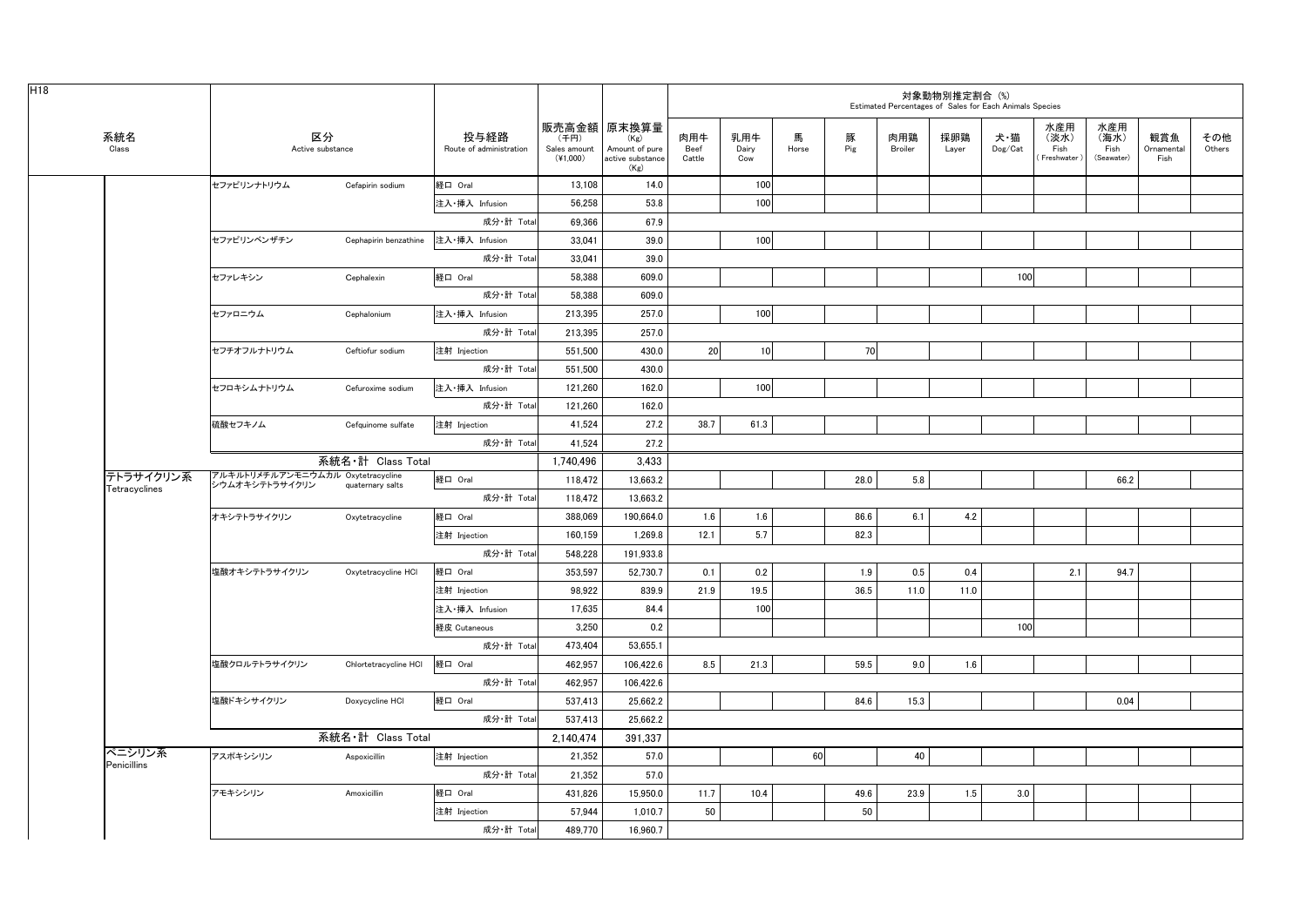| 販売高金額 原末換算量<br>水産用<br>水産用<br>区分<br>系統名<br>投与経路<br>乳用牛<br>肉用牛<br>馬<br>豚<br>採卵鶏<br>犬・猫<br>観賞魚<br>肉用鶏<br>(淡水)<br>(海水)<br>(千円)<br>(Kg)<br>Pig<br>Class<br>Active substance<br>Route of administration<br>Dog/Cat<br>Fish<br>Fish<br>Sales amount<br>Beef<br>Dairy<br>Horse<br>Broiler<br>Ornamental<br>Amount of pure<br>Layer<br>(41,000)<br>Freshwater)<br>(Seawater)<br>Fish<br>active substance<br>Cattle<br>Cow<br>(Kg)<br>アンピシリン<br>経口 Oral<br>2.4<br>1.9<br>68.5<br>426.361<br>34,508.9<br>9.3<br>6.4<br>11.4<br>Ampicillin<br>787,267<br>6,568.8<br>8.6<br>15.7<br>75.7<br>注射 Injection<br>0.08<br>60<br>40<br>注入·挿入 Infusion<br>6,128<br>成分·計 Total<br>1,219,756<br>41,077.7<br>40.0<br>44.3<br>14.4<br>1.3<br>309.351<br>1.304.2<br>アンピシリンナトリウム<br>Ampicillin sodium<br>注射 Injection<br>成分·計 Tota<br>309,351<br>1,304.2<br>43.2<br>注射 Injection<br>288.0<br>56.8<br>クロキサシリンナトリウム<br>Cloxacillin sodium<br>89.679<br>3,784<br>7.3<br>100<br>注入·挿入 Infusion<br>成分·計 Total<br>93,463<br>295.3<br>注入·挿入 Infusion<br>$\mathbf 0$<br>クロキサシリンベンザチン<br>Cloxacillin benzathine<br>$\mathbf 0$<br>成分·計 Total<br>$\mathbf 0$<br>$\mathbf{0}$<br>100<br>54,778<br>98.4<br>注入·挿入 Infusion<br>ジクロキサシリンナトリウム<br>Dicloxacillin sodium<br>54,778<br>98.4<br>成分·計 Total<br>トビシリン<br>Tobicillin<br>経口 Oral<br>$\mathbf 0$<br>$\mathbf 0$<br>$\mathbf 0$<br>$\mathbf 0$<br>成分·計 Total<br>Nafcillin sodium<br>100<br>43.6<br>ナフシリンナトリウムモノハイドレート<br>注入·挿入 Infusion<br>22,492<br>monohydrate<br>成分·計 Total<br>22,492<br>43.6<br>Benzylpenicillin<br>50<br>50<br>ベンジルペニシリンカリウム<br>34,670<br>135.4<br>注射 Injection<br>potassium<br>成分·計 Total<br>135.4<br>34.670<br>Benzylpenicillin<br>経口 Oral<br>194,328<br>5,955.0<br>68.5<br>19.1<br>12.4<br>ベンジルペニシリンプロカイン<br>procaine<br>注射 Injection<br>629,452<br>16,154.1<br>13.4<br>20.4<br>2.6<br>55.6<br>8.0<br>336,633<br>545.0<br>0.10<br>99.80<br>0.02<br>0.08<br>注入·挿入 Infusion<br>成分·計 Total<br>1,160,413<br>22,654.1<br>Benzylpenicillin<br>50<br>30<br>20<br>220<br>32,980<br>ベンジルペニシリンベネタミン<br>注射 Injection<br>benethamine<br>220<br>成分·計 Total<br>32.980<br>30<br>30<br>40<br>メシリナム<br>注射 Injection<br>29,845<br>59.3<br>Mecillinam<br>59.3<br>成分·計 Total<br>29,845<br>系統名・計 Class Total<br>3,468,870<br>82,905<br>ペプチド系<br>経皮 Cutaneous<br>チオストレプトン<br>103,726<br>4.4<br>100<br>Thiostrepton<br>Peptides<br>成分·計 Total<br>103,726<br>4.4<br>経口 Oral<br>硫酸コリスチン<br>76,967<br>4,738.0<br>98.7<br>0.6<br>0.6<br>Colistin sulfate<br>成分·計 Total<br>76,967<br>4,738.0<br>系統名・計 Class Total |  |         |       |  |  |  | Estimated Percentages of Sales for Each Animals Species | 対象動物別推定割合 (%) |  |  |               |
|--------------------------------------------------------------------------------------------------------------------------------------------------------------------------------------------------------------------------------------------------------------------------------------------------------------------------------------------------------------------------------------------------------------------------------------------------------------------------------------------------------------------------------------------------------------------------------------------------------------------------------------------------------------------------------------------------------------------------------------------------------------------------------------------------------------------------------------------------------------------------------------------------------------------------------------------------------------------------------------------------------------------------------------------------------------------------------------------------------------------------------------------------------------------------------------------------------------------------------------------------------------------------------------------------------------------------------------------------------------------------------------------------------------------------------------------------------------------------------------------------------------------------------------------------------------------------------------------------------------------------------------------------------------------------------------------------------------------------------------------------------------------------------------------------------------------------------------------------------------------------------------------------------------------------------------------------------------------------------------------------------------------------------------------------------------------------------------------------------------------------------------------------------------------------------------------------------------------------------------------------------------------------------------------------------------------------------------------------------------------------------------------------------------------------------------------------------------------------------------------------------------------------|--|---------|-------|--|--|--|---------------------------------------------------------|---------------|--|--|---------------|
|                                                                                                                                                                                                                                                                                                                                                                                                                                                                                                                                                                                                                                                                                                                                                                                                                                                                                                                                                                                                                                                                                                                                                                                                                                                                                                                                                                                                                                                                                                                                                                                                                                                                                                                                                                                                                                                                                                                                                                                                                                                                                                                                                                                                                                                                                                                                                                                                                                                                                                                          |  |         |       |  |  |  |                                                         |               |  |  | その他<br>Others |
|                                                                                                                                                                                                                                                                                                                                                                                                                                                                                                                                                                                                                                                                                                                                                                                                                                                                                                                                                                                                                                                                                                                                                                                                                                                                                                                                                                                                                                                                                                                                                                                                                                                                                                                                                                                                                                                                                                                                                                                                                                                                                                                                                                                                                                                                                                                                                                                                                                                                                                                          |  |         |       |  |  |  |                                                         |               |  |  |               |
|                                                                                                                                                                                                                                                                                                                                                                                                                                                                                                                                                                                                                                                                                                                                                                                                                                                                                                                                                                                                                                                                                                                                                                                                                                                                                                                                                                                                                                                                                                                                                                                                                                                                                                                                                                                                                                                                                                                                                                                                                                                                                                                                                                                                                                                                                                                                                                                                                                                                                                                          |  |         |       |  |  |  |                                                         |               |  |  |               |
|                                                                                                                                                                                                                                                                                                                                                                                                                                                                                                                                                                                                                                                                                                                                                                                                                                                                                                                                                                                                                                                                                                                                                                                                                                                                                                                                                                                                                                                                                                                                                                                                                                                                                                                                                                                                                                                                                                                                                                                                                                                                                                                                                                                                                                                                                                                                                                                                                                                                                                                          |  |         |       |  |  |  |                                                         |               |  |  |               |
|                                                                                                                                                                                                                                                                                                                                                                                                                                                                                                                                                                                                                                                                                                                                                                                                                                                                                                                                                                                                                                                                                                                                                                                                                                                                                                                                                                                                                                                                                                                                                                                                                                                                                                                                                                                                                                                                                                                                                                                                                                                                                                                                                                                                                                                                                                                                                                                                                                                                                                                          |  |         |       |  |  |  |                                                         |               |  |  |               |
|                                                                                                                                                                                                                                                                                                                                                                                                                                                                                                                                                                                                                                                                                                                                                                                                                                                                                                                                                                                                                                                                                                                                                                                                                                                                                                                                                                                                                                                                                                                                                                                                                                                                                                                                                                                                                                                                                                                                                                                                                                                                                                                                                                                                                                                                                                                                                                                                                                                                                                                          |  |         |       |  |  |  |                                                         |               |  |  |               |
|                                                                                                                                                                                                                                                                                                                                                                                                                                                                                                                                                                                                                                                                                                                                                                                                                                                                                                                                                                                                                                                                                                                                                                                                                                                                                                                                                                                                                                                                                                                                                                                                                                                                                                                                                                                                                                                                                                                                                                                                                                                                                                                                                                                                                                                                                                                                                                                                                                                                                                                          |  |         |       |  |  |  |                                                         |               |  |  |               |
|                                                                                                                                                                                                                                                                                                                                                                                                                                                                                                                                                                                                                                                                                                                                                                                                                                                                                                                                                                                                                                                                                                                                                                                                                                                                                                                                                                                                                                                                                                                                                                                                                                                                                                                                                                                                                                                                                                                                                                                                                                                                                                                                                                                                                                                                                                                                                                                                                                                                                                                          |  |         |       |  |  |  |                                                         |               |  |  |               |
|                                                                                                                                                                                                                                                                                                                                                                                                                                                                                                                                                                                                                                                                                                                                                                                                                                                                                                                                                                                                                                                                                                                                                                                                                                                                                                                                                                                                                                                                                                                                                                                                                                                                                                                                                                                                                                                                                                                                                                                                                                                                                                                                                                                                                                                                                                                                                                                                                                                                                                                          |  |         |       |  |  |  |                                                         |               |  |  |               |
|                                                                                                                                                                                                                                                                                                                                                                                                                                                                                                                                                                                                                                                                                                                                                                                                                                                                                                                                                                                                                                                                                                                                                                                                                                                                                                                                                                                                                                                                                                                                                                                                                                                                                                                                                                                                                                                                                                                                                                                                                                                                                                                                                                                                                                                                                                                                                                                                                                                                                                                          |  |         |       |  |  |  |                                                         |               |  |  |               |
|                                                                                                                                                                                                                                                                                                                                                                                                                                                                                                                                                                                                                                                                                                                                                                                                                                                                                                                                                                                                                                                                                                                                                                                                                                                                                                                                                                                                                                                                                                                                                                                                                                                                                                                                                                                                                                                                                                                                                                                                                                                                                                                                                                                                                                                                                                                                                                                                                                                                                                                          |  |         |       |  |  |  |                                                         |               |  |  |               |
|                                                                                                                                                                                                                                                                                                                                                                                                                                                                                                                                                                                                                                                                                                                                                                                                                                                                                                                                                                                                                                                                                                                                                                                                                                                                                                                                                                                                                                                                                                                                                                                                                                                                                                                                                                                                                                                                                                                                                                                                                                                                                                                                                                                                                                                                                                                                                                                                                                                                                                                          |  |         |       |  |  |  |                                                         |               |  |  |               |
|                                                                                                                                                                                                                                                                                                                                                                                                                                                                                                                                                                                                                                                                                                                                                                                                                                                                                                                                                                                                                                                                                                                                                                                                                                                                                                                                                                                                                                                                                                                                                                                                                                                                                                                                                                                                                                                                                                                                                                                                                                                                                                                                                                                                                                                                                                                                                                                                                                                                                                                          |  |         |       |  |  |  |                                                         |               |  |  |               |
|                                                                                                                                                                                                                                                                                                                                                                                                                                                                                                                                                                                                                                                                                                                                                                                                                                                                                                                                                                                                                                                                                                                                                                                                                                                                                                                                                                                                                                                                                                                                                                                                                                                                                                                                                                                                                                                                                                                                                                                                                                                                                                                                                                                                                                                                                                                                                                                                                                                                                                                          |  |         |       |  |  |  |                                                         |               |  |  |               |
|                                                                                                                                                                                                                                                                                                                                                                                                                                                                                                                                                                                                                                                                                                                                                                                                                                                                                                                                                                                                                                                                                                                                                                                                                                                                                                                                                                                                                                                                                                                                                                                                                                                                                                                                                                                                                                                                                                                                                                                                                                                                                                                                                                                                                                                                                                                                                                                                                                                                                                                          |  |         |       |  |  |  |                                                         |               |  |  |               |
|                                                                                                                                                                                                                                                                                                                                                                                                                                                                                                                                                                                                                                                                                                                                                                                                                                                                                                                                                                                                                                                                                                                                                                                                                                                                                                                                                                                                                                                                                                                                                                                                                                                                                                                                                                                                                                                                                                                                                                                                                                                                                                                                                                                                                                                                                                                                                                                                                                                                                                                          |  |         |       |  |  |  |                                                         |               |  |  |               |
|                                                                                                                                                                                                                                                                                                                                                                                                                                                                                                                                                                                                                                                                                                                                                                                                                                                                                                                                                                                                                                                                                                                                                                                                                                                                                                                                                                                                                                                                                                                                                                                                                                                                                                                                                                                                                                                                                                                                                                                                                                                                                                                                                                                                                                                                                                                                                                                                                                                                                                                          |  |         |       |  |  |  |                                                         |               |  |  |               |
|                                                                                                                                                                                                                                                                                                                                                                                                                                                                                                                                                                                                                                                                                                                                                                                                                                                                                                                                                                                                                                                                                                                                                                                                                                                                                                                                                                                                                                                                                                                                                                                                                                                                                                                                                                                                                                                                                                                                                                                                                                                                                                                                                                                                                                                                                                                                                                                                                                                                                                                          |  |         |       |  |  |  |                                                         |               |  |  |               |
|                                                                                                                                                                                                                                                                                                                                                                                                                                                                                                                                                                                                                                                                                                                                                                                                                                                                                                                                                                                                                                                                                                                                                                                                                                                                                                                                                                                                                                                                                                                                                                                                                                                                                                                                                                                                                                                                                                                                                                                                                                                                                                                                                                                                                                                                                                                                                                                                                                                                                                                          |  |         |       |  |  |  |                                                         |               |  |  |               |
|                                                                                                                                                                                                                                                                                                                                                                                                                                                                                                                                                                                                                                                                                                                                                                                                                                                                                                                                                                                                                                                                                                                                                                                                                                                                                                                                                                                                                                                                                                                                                                                                                                                                                                                                                                                                                                                                                                                                                                                                                                                                                                                                                                                                                                                                                                                                                                                                                                                                                                                          |  |         |       |  |  |  |                                                         |               |  |  |               |
|                                                                                                                                                                                                                                                                                                                                                                                                                                                                                                                                                                                                                                                                                                                                                                                                                                                                                                                                                                                                                                                                                                                                                                                                                                                                                                                                                                                                                                                                                                                                                                                                                                                                                                                                                                                                                                                                                                                                                                                                                                                                                                                                                                                                                                                                                                                                                                                                                                                                                                                          |  |         |       |  |  |  |                                                         |               |  |  |               |
|                                                                                                                                                                                                                                                                                                                                                                                                                                                                                                                                                                                                                                                                                                                                                                                                                                                                                                                                                                                                                                                                                                                                                                                                                                                                                                                                                                                                                                                                                                                                                                                                                                                                                                                                                                                                                                                                                                                                                                                                                                                                                                                                                                                                                                                                                                                                                                                                                                                                                                                          |  |         |       |  |  |  |                                                         |               |  |  |               |
|                                                                                                                                                                                                                                                                                                                                                                                                                                                                                                                                                                                                                                                                                                                                                                                                                                                                                                                                                                                                                                                                                                                                                                                                                                                                                                                                                                                                                                                                                                                                                                                                                                                                                                                                                                                                                                                                                                                                                                                                                                                                                                                                                                                                                                                                                                                                                                                                                                                                                                                          |  |         |       |  |  |  |                                                         |               |  |  |               |
|                                                                                                                                                                                                                                                                                                                                                                                                                                                                                                                                                                                                                                                                                                                                                                                                                                                                                                                                                                                                                                                                                                                                                                                                                                                                                                                                                                                                                                                                                                                                                                                                                                                                                                                                                                                                                                                                                                                                                                                                                                                                                                                                                                                                                                                                                                                                                                                                                                                                                                                          |  |         |       |  |  |  |                                                         |               |  |  |               |
|                                                                                                                                                                                                                                                                                                                                                                                                                                                                                                                                                                                                                                                                                                                                                                                                                                                                                                                                                                                                                                                                                                                                                                                                                                                                                                                                                                                                                                                                                                                                                                                                                                                                                                                                                                                                                                                                                                                                                                                                                                                                                                                                                                                                                                                                                                                                                                                                                                                                                                                          |  |         |       |  |  |  |                                                         |               |  |  |               |
|                                                                                                                                                                                                                                                                                                                                                                                                                                                                                                                                                                                                                                                                                                                                                                                                                                                                                                                                                                                                                                                                                                                                                                                                                                                                                                                                                                                                                                                                                                                                                                                                                                                                                                                                                                                                                                                                                                                                                                                                                                                                                                                                                                                                                                                                                                                                                                                                                                                                                                                          |  |         |       |  |  |  |                                                         |               |  |  |               |
|                                                                                                                                                                                                                                                                                                                                                                                                                                                                                                                                                                                                                                                                                                                                                                                                                                                                                                                                                                                                                                                                                                                                                                                                                                                                                                                                                                                                                                                                                                                                                                                                                                                                                                                                                                                                                                                                                                                                                                                                                                                                                                                                                                                                                                                                                                                                                                                                                                                                                                                          |  |         |       |  |  |  |                                                         |               |  |  |               |
|                                                                                                                                                                                                                                                                                                                                                                                                                                                                                                                                                                                                                                                                                                                                                                                                                                                                                                                                                                                                                                                                                                                                                                                                                                                                                                                                                                                                                                                                                                                                                                                                                                                                                                                                                                                                                                                                                                                                                                                                                                                                                                                                                                                                                                                                                                                                                                                                                                                                                                                          |  |         |       |  |  |  |                                                         |               |  |  |               |
|                                                                                                                                                                                                                                                                                                                                                                                                                                                                                                                                                                                                                                                                                                                                                                                                                                                                                                                                                                                                                                                                                                                                                                                                                                                                                                                                                                                                                                                                                                                                                                                                                                                                                                                                                                                                                                                                                                                                                                                                                                                                                                                                                                                                                                                                                                                                                                                                                                                                                                                          |  |         |       |  |  |  |                                                         |               |  |  |               |
|                                                                                                                                                                                                                                                                                                                                                                                                                                                                                                                                                                                                                                                                                                                                                                                                                                                                                                                                                                                                                                                                                                                                                                                                                                                                                                                                                                                                                                                                                                                                                                                                                                                                                                                                                                                                                                                                                                                                                                                                                                                                                                                                                                                                                                                                                                                                                                                                                                                                                                                          |  |         |       |  |  |  |                                                         |               |  |  |               |
|                                                                                                                                                                                                                                                                                                                                                                                                                                                                                                                                                                                                                                                                                                                                                                                                                                                                                                                                                                                                                                                                                                                                                                                                                                                                                                                                                                                                                                                                                                                                                                                                                                                                                                                                                                                                                                                                                                                                                                                                                                                                                                                                                                                                                                                                                                                                                                                                                                                                                                                          |  |         |       |  |  |  |                                                         |               |  |  |               |
|                                                                                                                                                                                                                                                                                                                                                                                                                                                                                                                                                                                                                                                                                                                                                                                                                                                                                                                                                                                                                                                                                                                                                                                                                                                                                                                                                                                                                                                                                                                                                                                                                                                                                                                                                                                                                                                                                                                                                                                                                                                                                                                                                                                                                                                                                                                                                                                                                                                                                                                          |  |         |       |  |  |  |                                                         |               |  |  |               |
|                                                                                                                                                                                                                                                                                                                                                                                                                                                                                                                                                                                                                                                                                                                                                                                                                                                                                                                                                                                                                                                                                                                                                                                                                                                                                                                                                                                                                                                                                                                                                                                                                                                                                                                                                                                                                                                                                                                                                                                                                                                                                                                                                                                                                                                                                                                                                                                                                                                                                                                          |  |         |       |  |  |  |                                                         |               |  |  |               |
|                                                                                                                                                                                                                                                                                                                                                                                                                                                                                                                                                                                                                                                                                                                                                                                                                                                                                                                                                                                                                                                                                                                                                                                                                                                                                                                                                                                                                                                                                                                                                                                                                                                                                                                                                                                                                                                                                                                                                                                                                                                                                                                                                                                                                                                                                                                                                                                                                                                                                                                          |  | 180,693 | 4,742 |  |  |  |                                                         |               |  |  |               |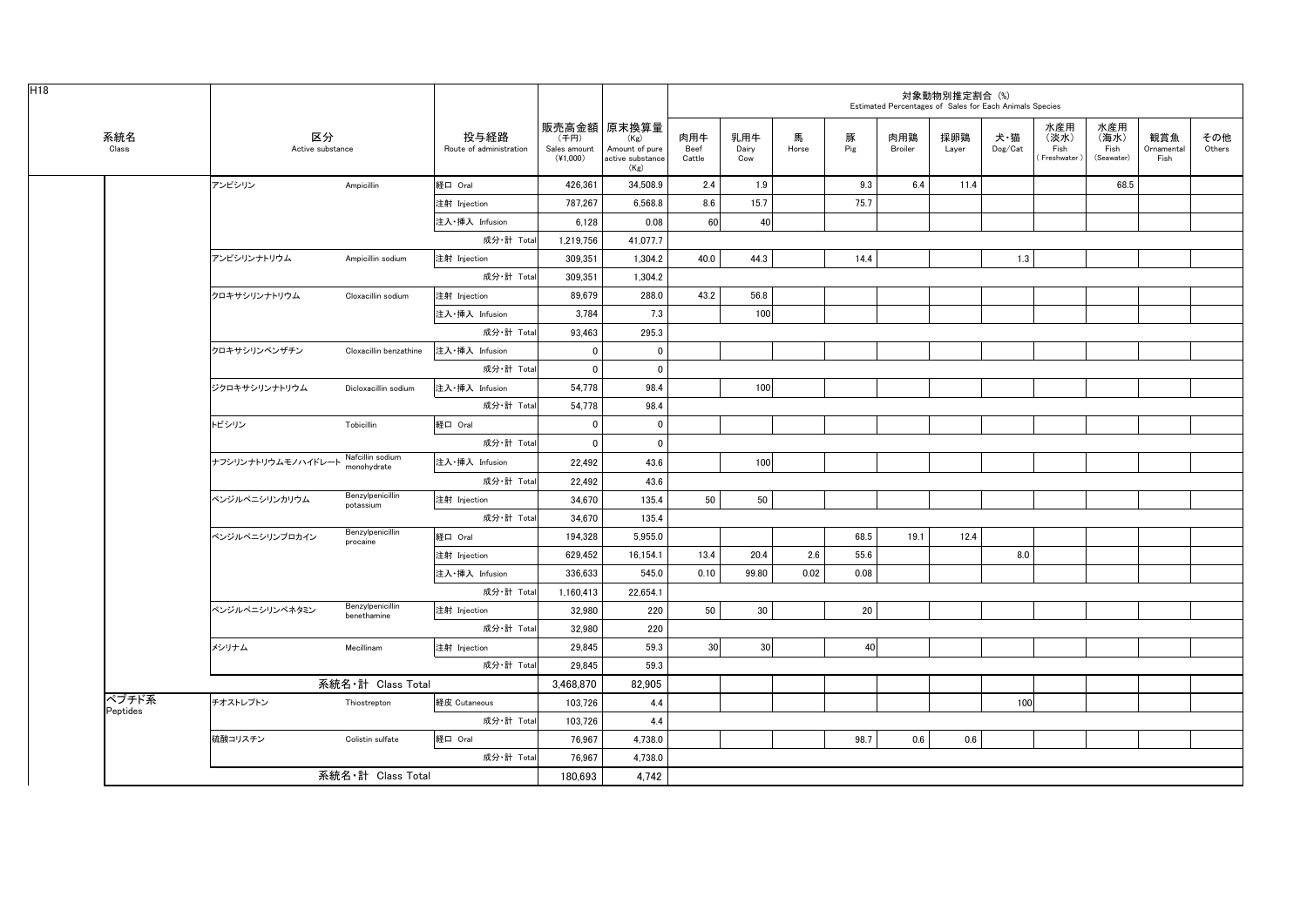|                                    |                                |                                                 |                                 |                                                   |                                                    |                       |                     |            |                 | Estimated Percentages of Sales for Each Animals Species | 対象動物別推定割合 (%) |                |                                   |                                   |                           |               |
|------------------------------------|--------------------------------|-------------------------------------------------|---------------------------------|---------------------------------------------------|----------------------------------------------------|-----------------------|---------------------|------------|-----------------|---------------------------------------------------------|---------------|----------------|-----------------------------------|-----------------------------------|---------------------------|---------------|
| 系統名<br>Class                       | 区分<br>Active substance         |                                                 | 投与経路<br>Route of administration | 販売高金額 原末換算量<br>(千円)<br>Sales amount<br>$(*1,000)$ | (Kg)<br>Amount of pure<br>active substance<br>(Kg) | 肉用牛<br>Beef<br>Cattle | 乳用牛<br>Dairy<br>Cow | 馬<br>Horse | 豚<br>Pig        | 肉用鶏<br>Broiler                                          | 採卵鶏<br>Layer  | 犬・猫<br>Dog/Cat | 水産用<br>(淡水)<br>Fish<br>Freshwater | 水産用<br>(海水)<br>Fish<br>(Seawater) | 観賞魚<br>Ornamental<br>Fish | その他<br>Others |
| マクロライド系<br><b>Macrolides</b>       | エリスロマイシン                       | Erythromycin                                    | 経口 Oral                         | 428,541                                           | 33,578.0                                           |                       |                     |            |                 |                                                         |               |                |                                   | 100                               |                           |               |
|                                    |                                |                                                 | 注射 Injection                    | 5,216                                             | 21.8                                               | 5                     | 5                   |            | 90              |                                                         |               |                |                                   |                                   |                           |               |
|                                    |                                |                                                 | 注入·挿入 Infusion                  | 21,516                                            | 133.4                                              |                       | 100                 |            |                 |                                                         |               |                |                                   |                                   |                           |               |
|                                    |                                |                                                 | 成分·計 Total                      | 455,273                                           | 33,733.2                                           |                       |                     |            |                 |                                                         |               |                |                                   |                                   |                           |               |
|                                    | チオシアン酸エリスロマイシン                 | Erythromycin<br>thiocyanate                     | 経口 Oral                         | 0                                                 | 0                                                  |                       |                     |            |                 |                                                         |               |                |                                   |                                   |                           |               |
|                                    |                                |                                                 | 成分·計 Total                      | $\mathbf 0$                                       | $\mathbf 0$                                        |                       |                     |            |                 |                                                         |               |                |                                   |                                   |                           |               |
|                                    | エンボン酸スピラマイシン                   | Spiramycin embonate                             | 経口 Oral                         | $\mathbf{0}$                                      | $\mathbf{0}$                                       |                       |                     |            |                 |                                                         |               |                |                                   |                                   |                           |               |
|                                    |                                |                                                 | 成分·計 Total                      | $\mathbf 0$                                       | $\mathbf 0$                                        |                       |                     |            |                 |                                                         |               |                |                                   |                                   |                           |               |
|                                    | ジョサマイシン                        | Josamycin                                       | 経口 Oral                         | 240                                               | 19.2                                               |                       |                     |            | 100             |                                                         |               |                |                                   |                                   |                           |               |
|                                    |                                |                                                 | 成分·計 Total                      | 240                                               | 19.2                                               |                       |                     |            |                 |                                                         |               |                |                                   |                                   |                           |               |
|                                    | タイロシン                          | Tylosin                                         | 注射 Injection                    | 106,622                                           | 1,002.0                                            | 39.7                  | 42.3                |            | 18.0            |                                                         |               | 0.009          |                                   |                                   |                           |               |
|                                    |                                |                                                 | 成分·計 Total                      | 106,622                                           | 1,002.0                                            |                       |                     |            |                 |                                                         |               |                |                                   |                                   |                           |               |
|                                    | リン酸タイロシン                       | Tylosin phosphate                               | 経口 Oral                         | 290,726                                           | 22,879.2                                           |                       |                     |            | 57.5            | 13.8                                                    | 28.7          |                |                                   |                                   |                           |               |
|                                    |                                |                                                 | 成分·計 Total                      | 290,726                                           | 22,879.2                                           |                       |                     |            |                 |                                                         |               |                |                                   |                                   |                           |               |
|                                    | 酒石酸タイロシン                       | Tylosin tartrate                                | 経口 Oral                         | 32,575                                            | 2,299.2                                            |                       |                     |            | $5\phantom{.0}$ | 70                                                      | 25            |                |                                   |                                   |                           |               |
|                                    |                                |                                                 | 成分·計 Total                      | 32,575                                            | 2,299.2                                            |                       |                     |            |                 |                                                         |               |                |                                   |                                   |                           |               |
|                                    | 酒石酸チルバロシン<br>(酒石酸酢酸イソ吉草酸タイロシン) | Tylvalosin tartrate<br>(Acetylisovaleryltylosin | 経口 Oral                         | 279.637                                           | 8.005.1                                            |                       |                     |            | 76.2            | 14.4                                                    | 9.4           |                |                                   |                                   |                           |               |
|                                    |                                | tartrate)                                       | 成分·計 Total                      | 279,637                                           | 8,005.1                                            |                       |                     |            |                 |                                                         |               |                |                                   |                                   |                           |               |
|                                    | チルミコシン                         | Tilmicosin                                      | 注射 Injection                    | 199,742                                           | 372.4                                              | 80                    | 20                  |            |                 |                                                         |               |                |                                   |                                   |                           |               |
|                                    |                                |                                                 | 成分·計 Total                      | 199,742                                           | 372.4                                              |                       |                     |            |                 |                                                         |               |                |                                   |                                   |                           |               |
|                                    | リン酸チルミコシン                      | Tilmicosin phosphate                            | 経口 Oral                         | 128,848                                           | 4,391.7                                            | 3.0                   | 3.0                 |            | 93.9            |                                                         |               |                |                                   |                                   |                           |               |
|                                    |                                |                                                 | 成分·計 Total                      | 128,848                                           | 4,391.7                                            |                       |                     |            |                 |                                                         |               |                |                                   |                                   |                           |               |
|                                    | ミロサマイシン                        | Mirosamycin                                     | 経口 Oral                         | 44,356                                            | 349.1                                              |                       |                     |            | 21.9            | 9.7                                                     | 65.9          |                |                                   |                                   |                           | 2.5           |
|                                    |                                |                                                 | 成分·計 Total                      | 44,356                                            | 349.1                                              |                       |                     |            |                 |                                                         |               |                |                                   |                                   |                           |               |
|                                    |                                | 系統名·計 Class Total                               |                                 | 1,538,019.0                                       | 73,051                                             |                       |                     |            |                 |                                                         |               |                |                                   |                                   |                           |               |
| リンコマイシン系<br>Lincosaminids          | 塩酸クリンダマイシン                     | Clindarnycin HCI                                | 経口 Oral                         | 6,546                                             | 16.4                                               |                       |                     |            |                 |                                                         |               | 100            |                                   |                                   |                           |               |
|                                    |                                |                                                 | 成分·計 Total                      | 6,546                                             | 16.4                                               |                       |                     |            |                 |                                                         |               |                |                                   |                                   |                           |               |
|                                    | 塩酸リンコマイシン                      | Lincomycin HCI                                  | 経口 Oral                         | 651,491                                           | 43,806.0                                           |                       |                     |            | 71.5            | 10.6                                                    | 0.1           | 0.5            |                                   | 17.3                              |                           |               |
|                                    |                                |                                                 | 注射 Injection                    | 127,643                                           | 276.4                                              |                       |                     |            | 98.2            |                                                         |               | 1.8            |                                   |                                   |                           |               |
|                                    |                                |                                                 | 成分·計 Total                      | 779,134                                           | 44,082.4                                           |                       |                     |            |                 |                                                         |               |                |                                   |                                   |                           |               |
|                                    |                                | 系統名·計 Class Total                               |                                 | 785,680.0                                         | 44,099                                             |                       |                     |            |                 |                                                         |               |                |                                   |                                   |                           |               |
| 抗真菌性抗生物質<br>Antifungal antibiotics | 硝酸ミコナゾール                       | Miconazole nitrate                              | 経皮 Cutaneous                    | 213,718                                           | 20.5                                               |                       |                     |            |                 |                                                         |               | 100            |                                   |                                   |                           |               |
|                                    |                                |                                                 | 成分·計 Total                      | 213,718                                           | 20.5                                               |                       |                     |            |                 |                                                         |               |                |                                   |                                   |                           |               |
|                                    | クロトリマゾール                       | Clotrimazole                                    | その他 Others                      | 100,187                                           | 31.2                                               |                       |                     |            |                 |                                                         |               | 100            |                                   |                                   |                           |               |
|                                    |                                |                                                 | 成分·計 Total                      | 100,187                                           | 31.2                                               |                       |                     |            |                 |                                                         |               |                |                                   |                                   |                           |               |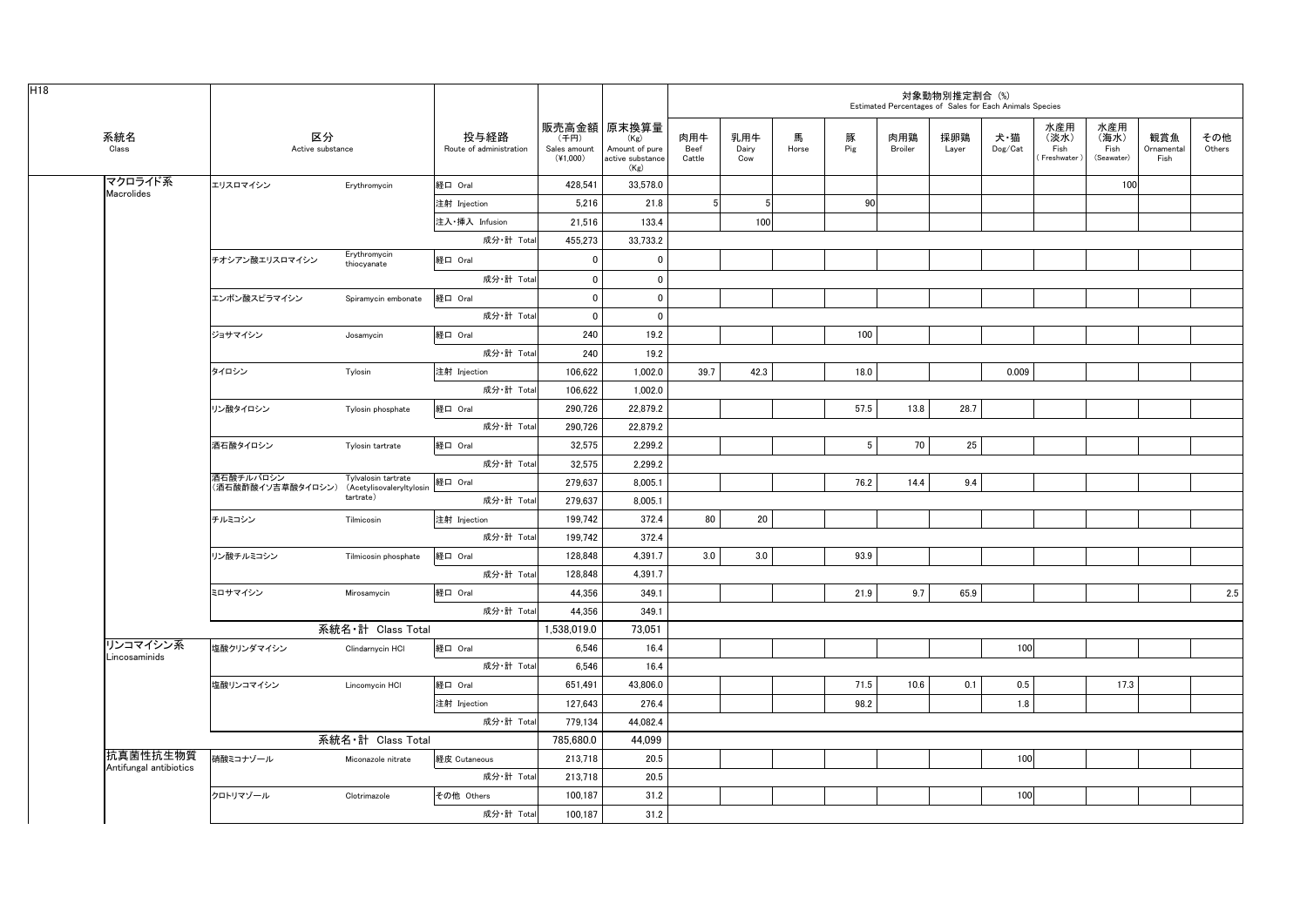| H18                |                                  |              |                        |                                 |                                  |                                                                   |                       |                     |            |          |                | 対象動物別推定割合(%) | Estimated Percentages of Sales for Each Animals Species |                                    |                                                         |                           |               |
|--------------------|----------------------------------|--------------|------------------------|---------------------------------|----------------------------------|-------------------------------------------------------------------|-----------------------|---------------------|------------|----------|----------------|--------------|---------------------------------------------------------|------------------------------------|---------------------------------------------------------|---------------------------|---------------|
|                    | 系統名<br>Class                     |              | 区分<br>Active substance | 投与経路<br>Route of administration | (千円)<br>Sales amount<br>(41,000) | 販売高金額 原末換算量<br>(Kg)<br>Amount of pure<br>active substance<br>(Kg) | 肉用牛<br>Beef<br>Cattle | 乳用牛<br>Dairy<br>Cow | 馬<br>Horse | 豚<br>Pig | 肉用鶏<br>Broiler | 採卵鶏<br>Layer | 犬・猫<br>Dog/Cat                                          | 水産用<br>(淡水)<br>Fish<br>Freshwater) | 水産用<br>(海水)<br>Fish<br>$\left( \text{Seawater} \right)$ | 観賞魚<br>Ornamental<br>Fish | その他<br>Others |
|                    |                                  | ナイスタチン       | Nystatin               | 経皮 Cutaneous                    | 220,981                          | 118.0                                                             |                       |                     |            |          |                |              | 100                                                     |                                    |                                                         |                           |               |
|                    |                                  |              |                        | 成分·計 Total                      | 220,981                          | 118.0                                                             |                       |                     |            |          |                |              |                                                         |                                    |                                                         |                           |               |
|                    |                                  | ナナフロシン       | Nanafrocin             | 経皮 Cutaneous                    | 54,000                           | 2.9                                                               | 70                    | 30                  |            |          |                |              |                                                         |                                    |                                                         |                           |               |
|                    |                                  |              |                        | 成分·計 Total                      | 54,000                           | 2.9                                                               |                       |                     |            |          |                |              |                                                         |                                    |                                                         |                           |               |
|                    |                                  | ピマリシン        | Pimaricin              | その他 Others                      | 18,389                           | 3.0                                                               |                       |                     |            |          |                |              | 100                                                     |                                    |                                                         |                           |               |
|                    |                                  |              |                        | 成分·計 Total                      | 18,389                           | 3.0                                                               |                       |                     |            |          |                |              |                                                         |                                    |                                                         |                           |               |
|                    |                                  |              | 系統名·計 Class Total      |                                 | 607,275                          | 176                                                               |                       |                     |            |          |                |              |                                                         |                                    |                                                         |                           |               |
|                    | その他の抗生物質<br>Other antibacterials | クロラムフェニコール   | Chloramphenicol        | 注射 Injection                    | 103,725                          | 499.5                                                             |                       |                     |            |          |                |              | 100                                                     |                                    |                                                         |                           |               |
|                    |                                  |              |                        | その他 Others                      | 1,884                            | 0.6                                                               |                       |                     |            |          |                |              | 100                                                     |                                    |                                                         |                           |               |
|                    |                                  |              |                        | 成分·計 Total                      | 105,609                          | 500.1                                                             |                       |                     |            |          |                |              |                                                         |                                    |                                                         |                           |               |
|                    |                                  | フマル酸チアムリン    | Tiamulin fumarate      | 経口 Oral                         | 223,144                          | 8,080.0                                                           |                       |                     |            | 100      |                |              |                                                         |                                    |                                                         |                           |               |
|                    |                                  |              |                        | 注射 Injection                    | 15,210                           | 67.6                                                              |                       |                     |            | 100      |                |              |                                                         |                                    |                                                         |                           |               |
|                    |                                  |              |                        | 成分·計 Total                      | 238,354                          | 8,147.6                                                           |                       |                     |            |          |                |              |                                                         |                                    |                                                         |                           |               |
|                    |                                  | ノボビオシンナトリウム  | Novobiocin sodium      | 経口 Oral                         | $\mathbf 0$                      | $\mathbf 0$                                                       |                       |                     |            |          |                |              |                                                         |                                    |                                                         |                           |               |
|                    |                                  |              |                        | 成分·計 Total                      | $\mathbf 0$                      | $\mathbf 0$                                                       |                       |                     |            |          |                |              |                                                         |                                    |                                                         |                           |               |
|                    |                                  | ビコザマイシン      | Bicozamycin            | 経口 Oral                         | 17,155                           | 164.9                                                             | 25                    | 25                  |            | 50       |                |              |                                                         |                                    |                                                         |                           |               |
|                    |                                  |              |                        | 注射 Injection                    | 10,639                           | 74.7                                                              |                       |                     |            | 100      |                |              |                                                         |                                    |                                                         |                           |               |
|                    |                                  |              |                        | 成分·計 Total                      | 27,794                           | 239.6                                                             |                       |                     |            |          |                |              |                                                         |                                    |                                                         |                           |               |
|                    |                                  | 安息香酸ビコザマイシン  | Bicozamycin benzoate   | 経口 Oral                         | $\mathbf 0$                      | 0                                                                 |                       |                     |            |          |                |              |                                                         |                                    |                                                         |                           |               |
|                    |                                  |              |                        | 成分·計 Total                      | $\mathbf 0$                      | $\mathbf 0$                                                       |                       |                     |            |          |                |              |                                                         |                                    |                                                         |                           |               |
|                    |                                  | ホスホマイシンカルシウム | Fosfomycin potassium   | 経口 Oral                         | 7,847                            | 175.0                                                             | 10.3                  | 41.1                |            |          |                |              |                                                         |                                    | 48.6                                                    |                           |               |
|                    |                                  |              |                        | 成分·計 Total                      | 7,847                            | 175.0                                                             |                       |                     |            |          |                |              |                                                         |                                    |                                                         |                           |               |
|                    |                                  | ホスホマイシンナトリウム | Fosforycin sodium      | 注射 Injection                    | 12,036                           | 35.4                                                              | 70                    | 30                  |            |          |                |              |                                                         |                                    |                                                         |                           |               |
|                    |                                  |              |                        | 成分·計 Total                      | 12,036                           | 35.4                                                              |                       |                     |            |          |                |              |                                                         |                                    |                                                         |                           |               |
|                    |                                  | 塩酸バルネムリン     | Valnemuline HCI        | 経口 Oral                         | 83,961                           | 773.2                                                             |                       |                     |            | 100      |                |              |                                                         |                                    |                                                         |                           |               |
|                    |                                  |              |                        | 成分·計 Total                      | 83,961                           | 773.2                                                             |                       |                     |            |          |                |              |                                                         |                                    |                                                         |                           |               |
|                    |                                  |              | 系統名·計 Class Total      |                                 | 475,601                          | 9,871                                                             |                       |                     |            |          |                |              |                                                         |                                    |                                                         |                           |               |
| 合成抗菌剤<br>Synthetic | キノロン系<br>Quinolones              | オキソリン酸       | Oxolinic acid          | 経口 Oral                         | 94,725                           | 1,991.6                                                           | 1.2                   | 2.6                 |            | 5.2      | 10.5           | 3.2          |                                                         | 4.0                                | 73.3                                                    |                           |               |
| antibacterials     |                                  |              |                        | 経皮 Cutaneous                    | 4,068                            | 16.7                                                              |                       |                     |            |          |                |              |                                                         | 100                                |                                                         |                           |               |
|                    |                                  |              |                        | 成分·計 Total                      | 98,793                           | 2,008.2                                                           |                       |                     |            |          |                |              |                                                         |                                    |                                                         |                           |               |
|                    |                                  | ナリジクス酸       | Nalidixic acid         | 経口 Oral                         | 0                                | 0                                                                 |                       |                     |            |          |                |              |                                                         |                                    |                                                         |                           |               |
|                    |                                  |              |                        | 成分·計 Total                      | $\mathbf 0$                      | $\mathbf 0$                                                       |                       |                     |            |          |                |              |                                                         |                                    |                                                         |                           |               |
|                    |                                  |              | 系統名·計 Class Total      |                                 | 98.793                           | 2.008                                                             |                       |                     |            |          |                |              |                                                         |                                    |                                                         |                           |               |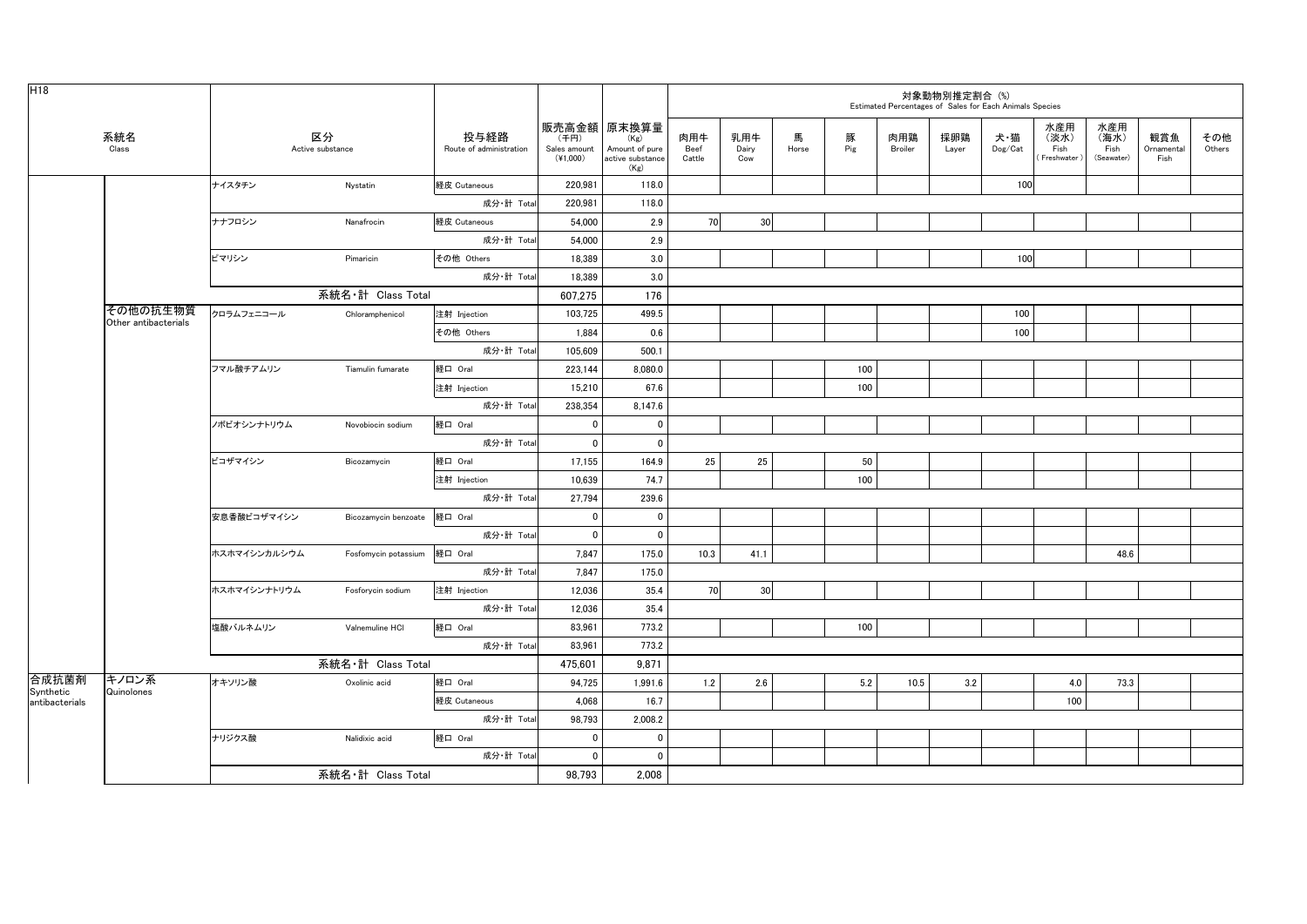| H18                   |                               | 区分<br>Active substance                     |                                 |                                  |                                                                   |                       |                     |            |          | Estimated Percentages of Sales for Each Animals Species | 対象動物別推定割合 (%) |                |                                      |                                   |                           |               |
|-----------------------|-------------------------------|--------------------------------------------|---------------------------------|----------------------------------|-------------------------------------------------------------------|-----------------------|---------------------|------------|----------|---------------------------------------------------------|---------------|----------------|--------------------------------------|-----------------------------------|---------------------------|---------------|
| 系統名<br>Class          |                               |                                            | 投与経路<br>Route of administration | (千円)<br>Sales amount<br>(41,000) | 販売高金額 原末換算量<br>(Kg)<br>Amount of pure<br>active substance<br>(Kg) | 肉用牛<br>Beef<br>Cattle | 乳用牛<br>Dairy<br>Cow | 馬<br>Horse | 豚<br>Pig | 肉用鶏<br>Broiler                                          | 採卵鶏<br>Layer  | 犬・猫<br>Dog/Cat | 水産用<br>(淡水)<br>Fish<br>(Freshwater ) | 水産用<br>(海水)<br>Fish<br>(Seawater) | 観賞魚<br>Ornamental<br>Fish | その他<br>Others |
| サルファ剤<br>Sulfonamides | スルファキノキサリン                    | Sulfaquinoxalin                            | 経口 Oral                         | 17,219                           | 200.3                                                             |                       |                     |            |          | 100                                                     |               |                |                                      |                                   |                           |               |
|                       |                               |                                            | 成分·計 Total                      | 17,219                           | 200.3                                                             |                       |                     |            |          |                                                         |               |                |                                      |                                   |                           |               |
|                       | スルファクロルピリダジンナトリウム             | Sulfachlorpyridazine<br>sodium             | 経口 Oral                         | $\mathbf 0$                      | $\mathbf 0$                                                       |                       |                     |            |          |                                                         |               |                |                                      |                                   |                           |               |
|                       |                               |                                            | 成分·計 Total                      | $\mathbf{0}$                     | $\mathbf{0}$                                                      |                       |                     |            |          |                                                         |               |                |                                      |                                   |                           |               |
|                       | スルファジアジン                      | Sulfadiazine                               | 経口 Oral                         | 13,545                           | 78.2                                                              |                       |                     |            |          |                                                         |               | 100            |                                      |                                   |                           |               |
|                       |                               |                                            | 注射 Injection                    | 19,954                           | 65.6                                                              |                       |                     |            |          |                                                         |               | 100            |                                      |                                   |                           |               |
|                       |                               |                                            | 成分·計 Total                      | 33,499                           | 143.8                                                             |                       |                     |            |          |                                                         |               |                |                                      |                                   |                           |               |
|                       | スルファジミジン (スルファメサジン)           | Sulfadimidine(Sulfameth  経口 Oral<br>azine) |                                 | 42,174                           | 3,831.6                                                           |                       |                     |            | 100      |                                                         |               |                |                                      |                                   |                           |               |
|                       |                               |                                            | 成分·計 Total                      | 42,174                           | 3,831.6                                                           |                       |                     |            |          |                                                         |               |                |                                      |                                   |                           |               |
|                       | スルファジメトキシン                    | Sulfadimethoxine                           | 経口 Oral                         | 247,315                          | 5,051.5                                                           |                       |                     |            | 60.6     | 27.2                                                    | 12.2          |                |                                      |                                   |                           | 0.002         |
|                       |                               |                                            | 注射 Injection                    | 19,858                           | 1,145.1                                                           | 27.5                  | 28.8                | 14.7       | 22.8     |                                                         |               | 6.1            |                                      |                                   |                           |               |
|                       |                               |                                            | 注入·挿入 Infusion                  | $\mathbf{0}$                     | 0.0                                                               |                       |                     |            |          |                                                         |               |                |                                      |                                   |                           |               |
|                       |                               |                                            | 成分·計 Total                      | 267,173                          | 6,196.6                                                           |                       |                     |            |          |                                                         |               |                |                                      |                                   |                           |               |
|                       | スルファジメトキシンナトリウム               | Sulfadimethxine sodium 経口 Oral             |                                 | 27.389                           | 3,138.2                                                           | 0.1                   | 0.3                 |            | 30.7     | 55.1                                                    | 13.8          |                |                                      |                                   |                           |               |
|                       |                               |                                            | 注射 Injection                    | 726                              | 6.6                                                               |                       |                     | 100        |          |                                                         |               |                |                                      |                                   |                           |               |
|                       |                               |                                            | 成分·計 Total                      | 28,115                           | 3,145                                                             |                       |                     |            |          |                                                         |               |                |                                      |                                   |                           |               |
|                       | スルファドキシン                      | Sulfadoxine                                | 注射 Injection                    | 115,076                          | 1,081.2                                                           |                       |                     |            | 100      |                                                         |               |                |                                      |                                   |                           |               |
|                       |                               |                                            | 成分·計 Total                      | 115,076                          | 1,081.2                                                           |                       |                     |            |          |                                                         |               |                |                                      |                                   |                           |               |
|                       | スルファメトキサゾール                   | Sulfamethoxazole                           | 経口 Oral                         | 521,796                          | 94,260.3                                                          |                       |                     |            | 93.0     | 4.6                                                     | 2.4           |                |                                      |                                   |                           |               |
|                       |                               |                                            | 成分·計 Total                      | 521,796                          | 94,260.3                                                          |                       |                     |            |          |                                                         |               |                |                                      |                                   |                           |               |
|                       | スルファメトキシピリダジン                 | Sulfamethoxypyridazin                      | 経口 Oral                         | $\mathbf 0$                      | $\mathbf{0}$                                                      |                       |                     |            |          |                                                         |               |                |                                      |                                   |                           |               |
|                       |                               |                                            | 注射 Injection                    | $\mathbf 0$                      | $\mathbf 0$                                                       |                       |                     |            |          |                                                         |               |                |                                      |                                   |                           |               |
|                       |                               |                                            | 注入·挿入 Infusion                  | $\mathbf 0$                      | $\mathbf{0}$                                                      |                       |                     |            |          |                                                         |               |                |                                      |                                   |                           |               |
|                       |                               |                                            | 成分·計 Total                      | $\mathbf 0$                      | $\mathbf{0}$                                                      |                       |                     |            |          |                                                         |               |                |                                      |                                   |                           |               |
|                       | <br>スルファメトキシピリダジンナトリウム sodium | Sulfamethoxypyridazin                      | 経口 Oral                         | $\mathbf{0}$                     | $\mathbf 0$                                                       |                       |                     |            |          |                                                         |               |                |                                      |                                   |                           |               |
|                       |                               |                                            | 成分·計 Total                      | $\mathbf 0$                      | $\mathbf 0$                                                       |                       |                     |            |          |                                                         |               |                |                                      |                                   |                           |               |
|                       | スルファメラジンナトリウム                 | Sulfamerazine sodium                       | 経口 Oral                         | 504                              | 0.12                                                              |                       |                     |            |          |                                                         |               |                |                                      |                                   |                           | 100           |
|                       |                               |                                            | 成分·計 Total                      | 504                              | 0.12                                                              |                       |                     |            |          |                                                         |               |                |                                      |                                   |                           |               |
|                       | スルファモイルダプソン                   | SulfamoyIdapsone                           | 経口 Oral                         | 54,587                           | 1,664.5                                                           |                       |                     |            | 100      |                                                         |               |                |                                      |                                   |                           |               |
|                       |                               |                                            | 注射 Injection                    | $\mathbf{0}$                     | 0.0                                                               |                       |                     |            |          |                                                         |               |                |                                      |                                   |                           |               |
|                       |                               |                                            | 成分·計 Total                      | 54,587                           | 1,664.5                                                           |                       |                     |            |          |                                                         |               |                |                                      |                                   |                           |               |
|                       | スルファモノメトキシン                   | Sulfamonomethoxin                          | 経口 Oral                         | 445,620                          | 29,295.6                                                          | 16.4                  | 15.0                | 5.4        | 44.8     | 9.1                                                     | 6.2           | 1.1            | 1.6                                  | 0.3                               |                           |               |
|                       |                               |                                            | 注射 Injection                    | 37,780                           | 1,930.3                                                           | 25                    | 25                  | 25         | 25       |                                                         |               |                |                                      |                                   |                           |               |
|                       |                               |                                            | 成分·計 Total                      | 483,400                          | 31,225.9                                                          |                       |                     |            |          |                                                         |               |                |                                      |                                   |                           |               |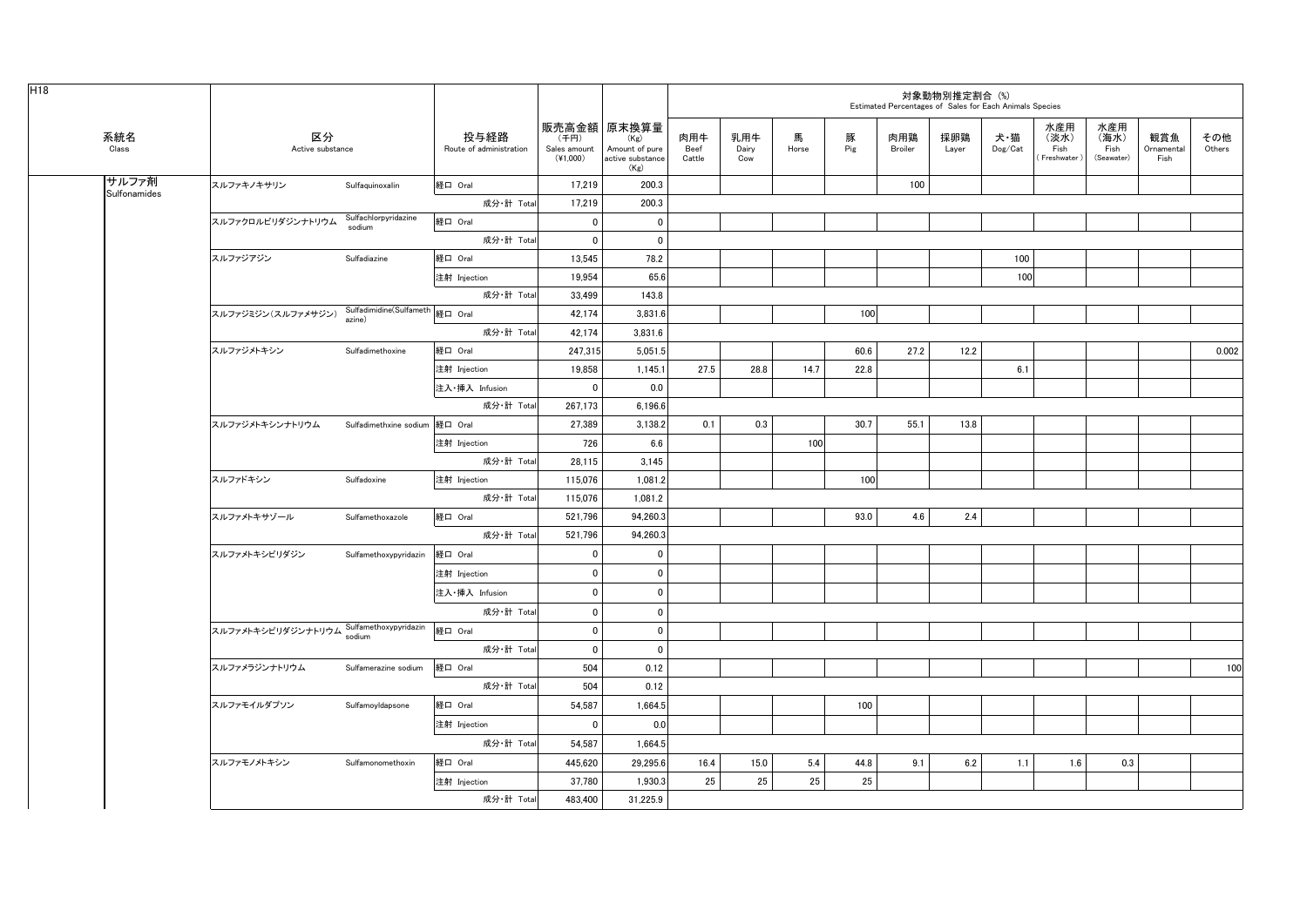|                                          |                        |                                                       |                                 |                                  |                                                                   |                       |                     |            |          |                | 対象動物別推定割合 (%) | Estimated Percentages of Sales for Each Animals Species |                                    |                                   |                           |               |
|------------------------------------------|------------------------|-------------------------------------------------------|---------------------------------|----------------------------------|-------------------------------------------------------------------|-----------------------|---------------------|------------|----------|----------------|---------------|---------------------------------------------------------|------------------------------------|-----------------------------------|---------------------------|---------------|
| 系統名<br>Class                             | 区分<br>Active substance |                                                       | 投与経路<br>Route of administration | (千円)<br>Sales amount<br>(41,000) | 販売高金額 原末換算量<br>(Kg)<br>Amount of pure<br>active substance<br>(Kg) | 肉用牛<br>Beef<br>Cattle | 乳用牛<br>Dairy<br>Cow | 馬<br>Horse | 豚<br>Pig | 肉用鶏<br>Broiler | 採卵鶏<br>Layer  | 犬・猫<br>Dog/Cat                                          | 水産用<br>(淡水)<br>Fish<br>Freshwater) | 水産用<br>(海水)<br>Fish<br>(Seawater) | 観賞魚<br>Ornamental<br>Fish | その他<br>Others |
|                                          | スルファモノメトキシンナトリウム       | Sulfarnomethoxine<br>sodium                           | 経口 Oral                         | 23,280                           | 2472.0                                                            | 10.9                  | 10.9                | 0.9        | 18.0     |                |               | 6.6                                                     | 42.1                               | 10.5                              |                           |               |
|                                          |                        |                                                       | 成分·計 Total                      | 23.280                           | 2.472.0                                                           |                       |                     |            |          |                |               |                                                         |                                    |                                   |                           |               |
|                                          | スルフィゾールナトリウム           | Sulfisozole Sodium                                    | 経口 Oral                         | 89,566                           | 11,785.0                                                          |                       |                     |            |          |                |               |                                                         | 80                                 | 20                                |                           |               |
|                                          |                        |                                                       | 成分·計 Total                      | 89,566                           | 11,785.0                                                          |                       |                     |            |          |                |               |                                                         |                                    |                                   |                           |               |
|                                          | ホモスルファミン               | Homosulfamine                                         | 経口 Oral                         | $\mathbf 0$                      | $\mathbf 0$                                                       |                       |                     |            |          |                |               |                                                         |                                    |                                   |                           |               |
|                                          |                        |                                                       | 成分·計 Tota                       | 0                                | 0                                                                 |                       |                     |            |          |                |               |                                                         |                                    |                                   |                           |               |
|                                          |                        | 系統名·計 Class Total                                     |                                 | 1,676,389.0                      | 156,006                                                           |                       |                     |            |          |                |               |                                                         |                                    |                                   |                           |               |
| チアンフェニコール系チアンフェニコール<br>Thiamphenicol and |                        | Thiamphenicol                                         | 経口 Oral                         | 157,549                          | 12,729.6                                                          |                       |                     |            | 68.2     | 15.8           |               |                                                         |                                    | 16.0                              |                           |               |
| derivateives                             |                        |                                                       | 注射 Injection                    | 43,443                           | 454.5                                                             | 10                    | 20                  |            | 70       |                |               |                                                         |                                    |                                   |                           |               |
|                                          |                        |                                                       | 成分·計 Total                      | 200,992                          | 13,184.1                                                          |                       |                     |            |          |                |               |                                                         |                                    |                                   |                           |               |
|                                          | フロルフェニコール              | Florfenicol                                           | 経口 Oral                         | 232,001                          | 3,133.3                                                           |                       |                     |            | 100      |                |               |                                                         |                                    |                                   |                           |               |
|                                          |                        |                                                       | 注射 Injection                    | 303,208                          | 1,913.2                                                           | 60.4                  |                     |            | 39.6     |                |               |                                                         |                                    |                                   |                           |               |
|                                          |                        |                                                       | 成分·計 Total                      | 535,209                          | 5,046.5                                                           |                       |                     |            |          |                |               |                                                         |                                    |                                   |                           |               |
|                                          | 塩酸アミノ酢酸チアンフェニコール       | Thiamphenicol glycinate 注射 Injection<br>hydrochloride |                                 | $\overline{\mathbf{0}}$          | 0                                                                 |                       |                     |            |          |                |               |                                                         |                                    |                                   |                           |               |
|                                          |                        |                                                       |                                 | 0                                | 0                                                                 |                       |                     |            |          |                |               |                                                         |                                    |                                   |                           |               |
|                                          |                        | 系統名·計 Class Total                                     |                                 | 736,201.0                        | 18,231                                                            |                       |                     |            |          |                |               |                                                         |                                    |                                   |                           |               |
| フラン系<br>Furan and derivatives            | ニフルスチレン酸ナトリウム          | Nifurstyrenic acid<br>sodium                          | 経口 Oral                         | 44,395                           | 829.9                                                             |                       |                     |            |          |                |               |                                                         |                                    | 100.0                             |                           |               |
|                                          |                        |                                                       | 経皮 Cutaneous                    | 140,507                          | 2,388.2                                                           |                       |                     |            |          |                |               |                                                         |                                    | 76.8                              | 23.2                      |               |
|                                          |                        |                                                       | 成分·計 Total                      | 184,902                          | 3,218.1                                                           |                       |                     |            |          |                |               |                                                         |                                    |                                   |                           |               |
|                                          |                        | 系統名·計 Class Total                                     |                                 | 184,902                          | 3,218                                                             |                       |                     |            |          |                |               |                                                         |                                    |                                   |                           |               |
| フルオロキノロン系<br>Fluoroquinolones            | エンロフロキサシン              | Enrofloxacin                                          | 経口 Oral                         | 783,723                          | 1,437.7                                                           | 1.4                   | 0.6                 |            |          | 74.1           |               | 24.0                                                    |                                    |                                   |                           |               |
|                                          |                        |                                                       | 注射 Injection                    | 668,372                          | 698.15                                                            | 26.7                  | 28.9                |            | 33.5     |                |               | 10.8                                                    |                                    |                                   |                           |               |
|                                          |                        |                                                       | 成分·計 Total                      | 1,452,095                        | 2,136                                                             |                       |                     |            |          |                |               |                                                         |                                    |                                   |                           |               |
|                                          | オフロキサシン                | Ofloxacin                                             | 経口 Oral                         | 164,135                          | 895.8                                                             |                       |                     |            |          | 41.9           | 10.4          | 47.7                                                    |                                    |                                   |                           |               |
|                                          |                        |                                                       | 成分·計 Total                      | 164,135                          | 895.8                                                             |                       |                     |            |          |                |               |                                                         |                                    |                                   |                           |               |
|                                          | オルビフロキサシン              | Orbifloxacin                                          | 経口 Oral                         | 156,215                          | 48.0                                                              |                       |                     |            |          |                |               | 100                                                     |                                    |                                   |                           |               |
|                                          |                        |                                                       | 注射 Injection                    | 270,118                          | 1,126.7                                                           | 11.5                  | 7.7                 |            | 78.3     |                |               | 2.5                                                     |                                    |                                   |                           |               |
|                                          |                        |                                                       | 経皮 Cutaneous                    | 213,718                          | 20.5                                                              |                       |                     |            |          |                |               | 100                                                     |                                    |                                   |                           |               |
|                                          |                        |                                                       | 成分·計 Total                      | 640,051                          | 1,195.1                                                           |                       |                     |            |          |                |               |                                                         |                                    |                                   |                           |               |
|                                          | ジフロキサシン                | Difloxacin                                            | 経口 Oral                         | $\mathbf 0$                      | 0                                                                 |                       |                     |            |          |                |               |                                                         |                                    |                                   |                           |               |
|                                          |                        |                                                       | 成分·計 Total                      | 0                                | 0                                                                 |                       |                     |            |          |                |               |                                                         |                                    |                                   |                           |               |
|                                          | ノルフロキサシン               | Norfloxacin                                           | 経口 Oral                         | 71,594                           | 1760.0                                                            |                       |                     |            | 72.0     | 22.4           | 5.6           |                                                         |                                    |                                   |                           |               |
|                                          |                        |                                                       | 成分·計 Total                      | 71,594                           | 1,760.0                                                           |                       |                     |            |          |                |               |                                                         |                                    |                                   |                           |               |
|                                          | マルボフロキサシン              | Marbofloxacin                                         | 経口 Oral                         | 113,782                          | 82.7                                                              |                       |                     |            |          |                |               | 100                                                     |                                    |                                   |                           |               |
|                                          |                        |                                                       | 成分·計 Total                      | 113,782                          | 82.7                                                              |                       |                     |            |          |                |               |                                                         |                                    |                                   |                           |               |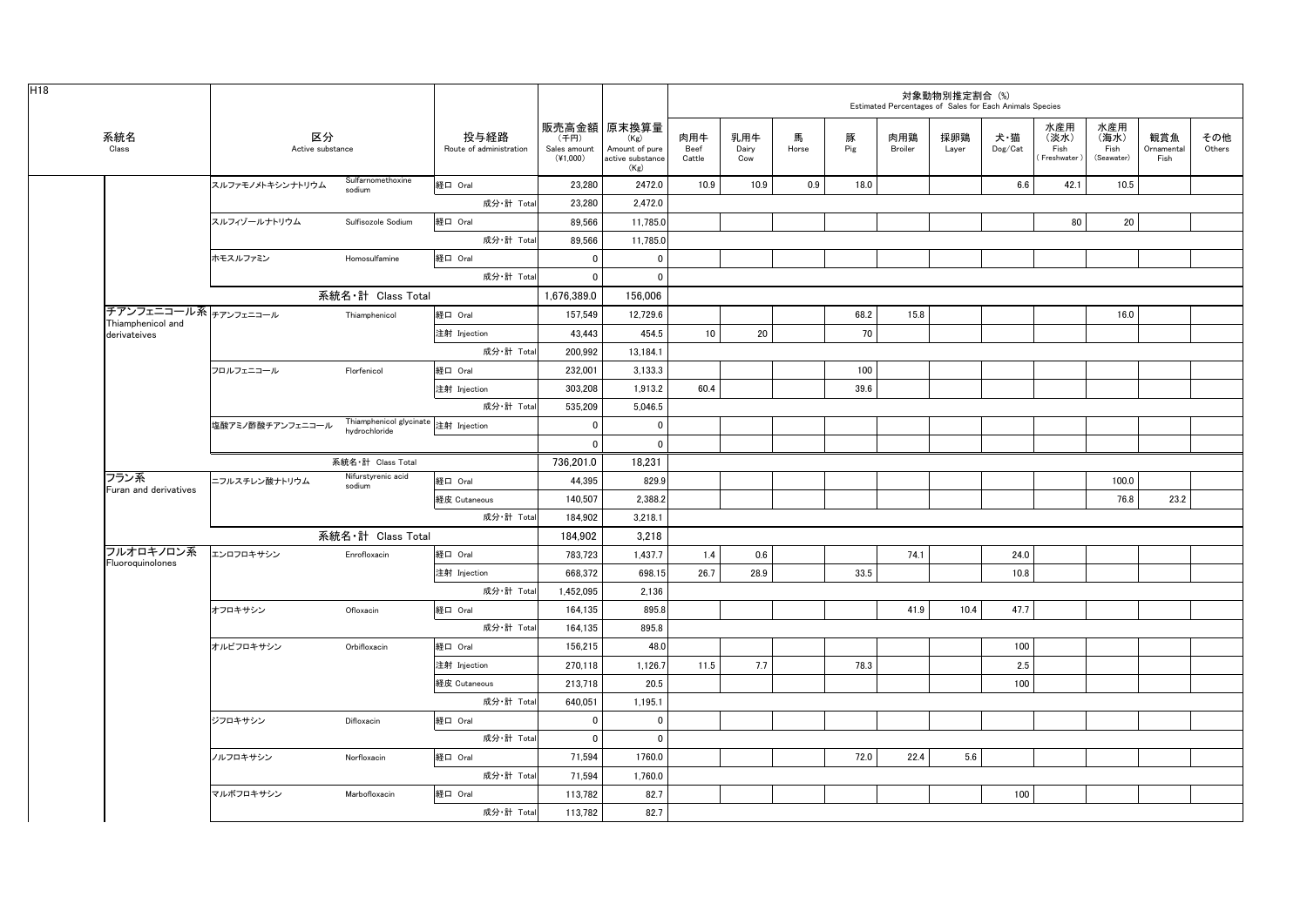| H18           |                                     |              |                               |                                 |                                    |                                                                   |                       |                     |            |          |                | 対象動物別推定割合 (%) | Estimated Percentages of Sales for Each Animals Species |                                    |                                   |                           |               |
|---------------|-------------------------------------|--------------|-------------------------------|---------------------------------|------------------------------------|-------------------------------------------------------------------|-----------------------|---------------------|------------|----------|----------------|---------------|---------------------------------------------------------|------------------------------------|-----------------------------------|---------------------------|---------------|
|               | 系統名<br>Class                        |              | 区分<br>Active substance        | 投与経路<br>Route of administration | (千円)<br>Sales amount<br>$(*1,000)$ | 販売高金額 原末換算量<br>(Kg)<br>Amount of pure<br>active substance<br>(Kg) | 肉用牛<br>Beef<br>Cattle | 乳用牛<br>Dairy<br>Cow | 馬<br>Horse | 豚<br>Pig | 肉用鶏<br>Broiler | 採卵鶏<br>Layer  | 犬・猫<br>$\mathsf{Dog}/\mathsf{Cat}$                      | 水産用<br>(淡水)<br>Fish<br>Freshwater) | 水産用<br>(海水)<br>Fish<br>(Seawater) | 観賞魚<br>Ornamental<br>Fish | その他<br>Others |
|               |                                     | メシル酸ダノフロキサシン | Danofloxacin mesilate         | 注射 Injection                    | 159,778                            | 79.2                                                              | 15                    | 15                  |            | 70       |                |               |                                                         |                                    |                                   |                           |               |
|               |                                     |              |                               | 成分·計 Total                      | 159,778                            | 79.2                                                              |                       |                     |            |          |                |               |                                                         |                                    |                                   |                           |               |
|               |                                     | 塩酸ロメフロキサシン   | Lomefloxacin<br>hydrochloride | その他 Others                      | 67,052                             | 3.1                                                               |                       |                     |            |          |                |               | 100                                                     |                                    |                                   |                           |               |
|               |                                     |              |                               | 成分·計 Total                      | 67,052                             | 3.1                                                               |                       |                     |            |          |                |               |                                                         |                                    |                                   |                           |               |
|               |                                     |              | 系統名·計 Class Total             |                                 | 2,668,487                          | 6,152                                                             |                       |                     |            |          |                |               |                                                         |                                    |                                   |                           |               |
|               | その他の合成抗菌剤オルメトプリム<br>Other synthetic |              | Ormetoprim                    | 経口 Oral                         | 203,650                            | 1,524.4                                                           | 31.3                  | 31.3                |            | 22.0     | 11.6           |               |                                                         | 3.7                                |                                   |                           |               |
|               | antibacterials                      |              |                               | 成分·計 Total                      | 203,650                            | 1,524.4                                                           |                       |                     |            |          |                |               |                                                         |                                    |                                   |                           |               |
|               |                                     | トリメトプリム      | Trimethoprim                  | 経口 Oral                         | 547,500                            | 14,905.0                                                          |                       |                     |            | 90.5     | 6.1            | 3.3           | 0.1                                                     |                                    |                                   |                           |               |
|               |                                     |              |                               | 注射 Injection                    | 135,030                            | 229.0                                                             |                       |                     |            | 94.3     |                |               | 5.7                                                     |                                    |                                   |                           |               |
|               |                                     |              |                               | 成分·計 Total                      | 682,530                            | 15,134.0                                                          |                       |                     |            |          |                |               |                                                         |                                    |                                   |                           |               |
|               |                                     | ミロキサシン       | Miloxacin                     | その他 Others                      | $\mathbf{0}$                       | $^{\circ}$                                                        |                       |                     |            |          |                |               |                                                         |                                    |                                   |                           |               |
|               |                                     |              |                               | 成分·計 Total                      | $\mathbf 0$                        | $\mathbf 0$                                                       |                       |                     |            |          |                |               |                                                         |                                    |                                   |                           |               |
|               |                                     |              | 系統名·計 Class Total             |                                 | 886,180                            | 16,658                                                            |                       |                     |            |          |                |               |                                                         |                                    |                                   |                           |               |
| 駆虫剤           | アベルメクチン系<br>Avermectins             | イベルメクチン      | Ivermectin                    | 経口 Oral                         | 2,427,140                          | 112.0                                                             |                       |                     | 14.3       | 84.3     |                |               | 1.4                                                     |                                    |                                   |                           |               |
| Anthelmintics |                                     |              |                               | 注射 Injection                    | 201,650                            | 73.0                                                              | 43.6                  | 14.4                |            | 42.0     |                |               |                                                         |                                    |                                   |                           |               |
|               |                                     |              |                               | 経皮 Cutaneous                    | 230,831                            | 184.5                                                             | 83.8                  | 16.2                |            |          |                |               |                                                         |                                    |                                   |                           |               |
|               |                                     |              |                               | 成分·計 Total                      | 2,859,621                          | 369.5                                                             |                       |                     |            |          |                |               |                                                         |                                    |                                   |                           |               |
|               |                                     | セラメクチン       | Selamectin                    | 経皮 Cutaneous                    | 318,609                            | 24.6                                                              |                       |                     |            |          |                |               | 100                                                     |                                    |                                   |                           |               |
|               |                                     |              |                               | 成分·計 Total                      | 318,609                            | 24.6                                                              |                       |                     |            |          |                |               |                                                         |                                    |                                   |                           |               |
|               |                                     | ドラメクチン       | Doramectin                    | 注射 Injection                    | 188,521                            | 24.9                                                              | 10                    |                     |            | 90       |                |               |                                                         |                                    |                                   |                           |               |
|               |                                     |              |                               | 成分·計 Total                      | 188,521                            | 24.9                                                              |                       |                     |            |          |                |               |                                                         |                                    |                                   |                           |               |
|               |                                     | ミルベマイシンオキシム  | Miblemycin oxime              | 経口 Oral                         | 1,976,731                          | 31.0                                                              |                       |                     |            |          |                |               | 100                                                     |                                    |                                   |                           |               |
|               |                                     |              |                               | 成分·計 Total                      | 1,976,731                          | 31.0                                                              |                       |                     |            |          |                |               |                                                         |                                    |                                   |                           |               |
|               |                                     | モキシデクチン      | Moxidectin                    | 経口 Oral                         | 803,040                            | 0.2                                                               |                       |                     |            |          |                |               | 100                                                     |                                    |                                   |                           |               |
|               |                                     |              |                               | 注射 Injection                    | 97,410                             | 0.5                                                               |                       |                     |            |          |                |               | 100                                                     |                                    |                                   |                           |               |
|               |                                     |              |                               | 経皮 Cutaneous                    | 67,025                             | 26.3                                                              | 30                    | 70                  |            |          |                |               |                                                         |                                    |                                   |                           |               |
|               |                                     |              |                               | 成分·計 Total                      | 967,475                            | 27.0                                                              |                       |                     |            |          |                |               |                                                         |                                    |                                   |                           |               |
|               |                                     | ラチデクチン       | Latidectin                    | 経皮 Cutaneous                    | $\mathbf{0}$                       | $\mathbf{0}$                                                      |                       |                     |            |          |                |               |                                                         |                                    |                                   |                           |               |
|               |                                     |              |                               | 成分·計 Total                      | $\mathbf 0$                        | $\mathbf 0$                                                       |                       |                     |            |          |                |               |                                                         |                                    |                                   |                           |               |
|               |                                     |              | 系統名·計 Class Total             |                                 | 6,310,957.0                        | 477                                                               |                       |                     |            |          |                |               |                                                         |                                    |                                   |                           |               |
|               | チアベンダゾール系<br>Tiabendazole and       | トリクラベンダゾール   | Triclabendazole               | 経口 Oral                         | 28                                 | 696.8                                                             | 50                    | 50                  |            |          |                |               |                                                         |                                    |                                   |                           |               |
|               | derivatives                         |              |                               | 成分·計 Total                      | 28                                 | 696.8                                                             |                       |                     |            |          |                |               |                                                         |                                    |                                   |                           |               |
|               |                                     | フェンベンダゾール    | Fenbendazol                   | 経口 Oral                         | 128,914                            | 3,326.8                                                           |                       |                     |            | 100      |                |               |                                                         |                                    |                                   |                           |               |
|               |                                     |              |                               | 成分·計 Total                      | 128,914                            | 3,326.8                                                           |                       |                     |            |          |                |               |                                                         |                                    |                                   |                           |               |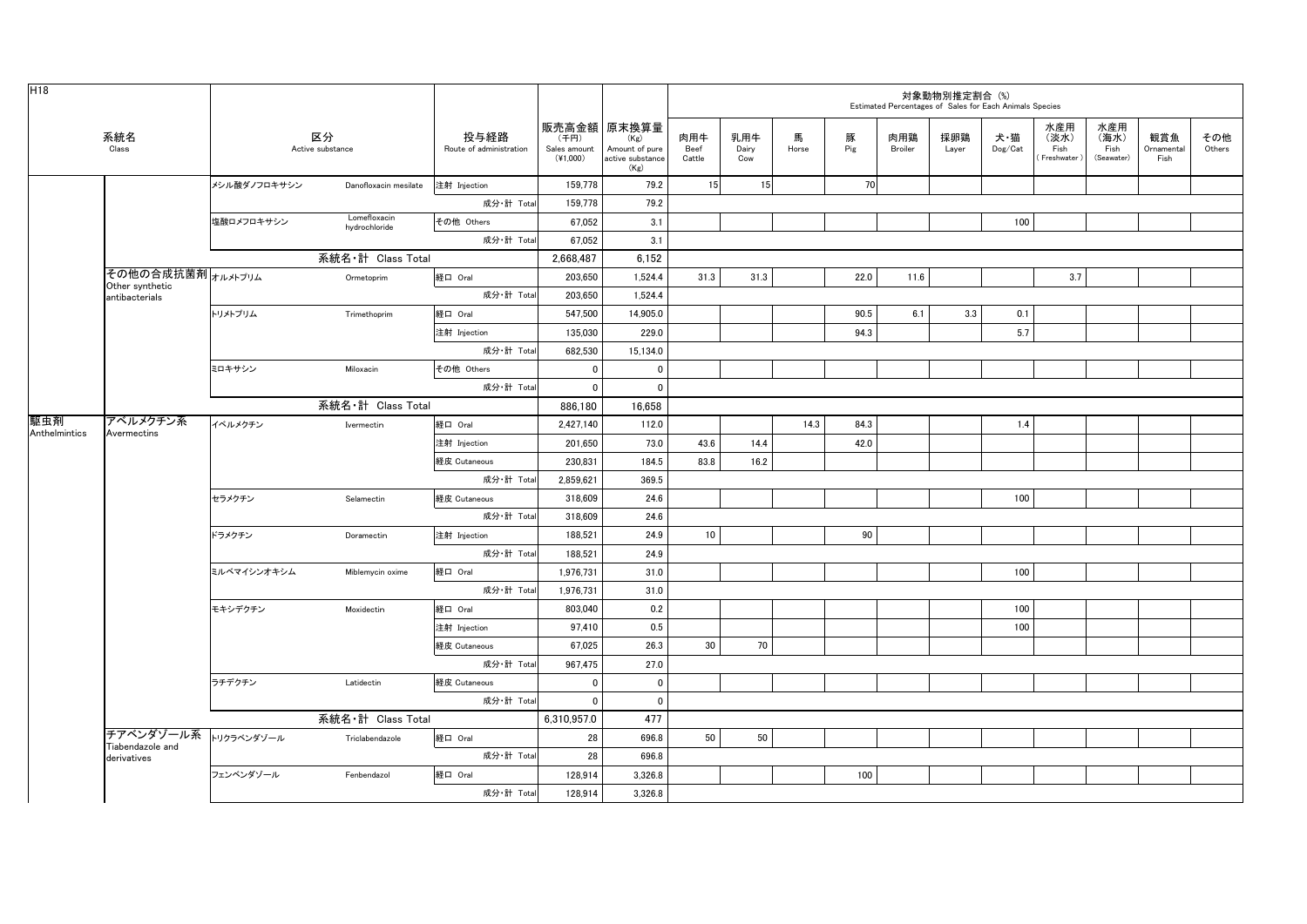| 販売高金額 原末換算量<br>水産用<br>水産用<br>区分<br>系統名<br>投与経路<br>肉用牛<br>乳用牛<br>馬<br>豚<br>肉用鶏<br>採卵鶏<br>犬・猫<br>(淡水)<br>(海水)<br>観賞魚<br>その他<br>(千円)<br>(Kg)<br>Pig<br>Class<br>Active substance<br>Beef<br>Dairy<br>Others<br>Route of administration<br>Sales amount<br>Amount of pure<br>Broiler<br>$\mathsf{Dog}/\mathsf{Cat}$<br>Fish<br>Fish<br>Ornamental<br>Horse<br>Layer<br>$(*1,000)$<br>Freshwater)<br>(Seawater)<br>active substance<br>Cattle<br>Fish<br>Cow<br>(Kg)<br>フルベンダゾール<br>経口 Oral<br>1.2<br>97.1<br>Flubendazole<br>22,498<br>324.7<br>1.8<br>成分·計 Total<br>324.7<br>22,498<br>系統名·計 Class Total<br>4,348<br>151,440.2<br>ピペラジン系<br>アジピン酸ピペラジン<br>経口 Oral<br>1,592.0<br>98.9<br>Piperazine adipate<br>6,324<br>1.1<br>Piperazines<br>成分·計 Total<br>1,592.0<br>6,324<br>経口 Oral<br>626.5<br>0.3<br>99.7<br>クエン酸ピペラジン<br>43,482<br>Piperazine citrate<br>成分·計 Total<br>43,482<br>626.5<br>Piperazine carbon<br>二硫化炭素ピペラジン<br>経口 Oral<br>$\mathbf 0$<br>$\mathbf 0$<br>disulfide<br>成分·計 Total<br>$\mathbf 0$<br>$\mathbf 0$<br>6,652<br>6.0<br>49.0<br>硫酸ピペラジン<br>経口 Oral<br>3,936.0<br>2.0<br>43.0<br>Piperazine sulfate<br>成分·計 Total<br>6,652<br>3,936.0<br>97<br>42.6<br>リン酸ピペラジン<br>経口 Oral<br>Piperazine sulfate<br>97<br>42.6<br>成分·計 Total<br>系統名·計 Class Total<br>56,555.0<br>6,197<br>その他の駆虫剤<br>$\mathbf{0}$<br>エモデプシド<br>Emodepside<br>経口 Oral<br>$\mathbf{0}$<br><b>Other Anthelmintics</b><br>成分·計 Total<br>$\mathbf 0$<br>$\mathbf{0}$<br>16.4<br>10.9<br>10.9<br>塩酸レバミゾール<br>経口 Oral<br>13,095<br>61.8<br>Levamisole HCI<br>119.0<br>成分·計 Total<br>13,095<br>119.0<br>レバミゾール<br>経口 Oral<br>$\mathbf 0$<br>$\mathbf 0$<br>Levamisole<br>$\mathbf 0$<br>$\mathbf 0$<br>成分·計 Total<br>オキシクロザニド<br>$\mathbf 0$<br>$\mathbf 0$<br>Oxyclozanide<br>注射 Injection<br>成分·計 Total<br>$\mathbf 0$<br>$\mathbf 0$<br>経口 Oral<br>1,632<br>4.9<br>100<br>カマラ<br>Kamala<br>成分·計 Total<br>1,632<br>4.9<br>100<br>33,967<br>19.0<br>経口 Oral<br>サントニン<br>Santonin<br>成分·計 Total<br>33,967<br>19.0<br>スチボフェン<br>注射 Injection<br>$\mathbf 0$<br>$\mathbf 0$<br>Stibophen<br>成分·計 Total<br>$\pmb{0}$<br>$\mathbf 0$<br>8.2<br>20<br>注射 Injection<br>950<br>80<br>ニトロキシニル<br>Nitroxinil<br>8.2<br>成分·計 Total<br>950<br>$\mathbf 0$<br>$\mathbf 0$<br>ジソフェノール<br>注射 Injection<br>Disophenol<br>成分·計 Total<br>$\pmb{0}$<br>$\pmb{0}$<br>経口 Oral<br>$\mathbf 0$<br>$\mathbf 0$<br>酒石酸モランテル<br>Morantel tartrate<br>成分·計 Total<br>$\mathbf 0$<br>$\mathbf 0$<br>デコキネート<br>経口 Oral<br>$\mathbf 0$<br>$\mathbf 0$<br>Decoquinate | H18 |  |  |  |  |  | 対象動物別推定割合 (%)<br>Estimated Percentages of Sales for Each Animals Species |  |  |     |
|-------------------------------------------------------------------------------------------------------------------------------------------------------------------------------------------------------------------------------------------------------------------------------------------------------------------------------------------------------------------------------------------------------------------------------------------------------------------------------------------------------------------------------------------------------------------------------------------------------------------------------------------------------------------------------------------------------------------------------------------------------------------------------------------------------------------------------------------------------------------------------------------------------------------------------------------------------------------------------------------------------------------------------------------------------------------------------------------------------------------------------------------------------------------------------------------------------------------------------------------------------------------------------------------------------------------------------------------------------------------------------------------------------------------------------------------------------------------------------------------------------------------------------------------------------------------------------------------------------------------------------------------------------------------------------------------------------------------------------------------------------------------------------------------------------------------------------------------------------------------------------------------------------------------------------------------------------------------------------------------------------------------------------------------------------------------------------------------------------------------------------------------------------------------------------------------------------------------------------------------------------------------------------------------------------------------------------------------------------------------------------------------------------------------------------------------------------------------------------------------------------------------------|-----|--|--|--|--|--|--------------------------------------------------------------------------|--|--|-----|
|                                                                                                                                                                                                                                                                                                                                                                                                                                                                                                                                                                                                                                                                                                                                                                                                                                                                                                                                                                                                                                                                                                                                                                                                                                                                                                                                                                                                                                                                                                                                                                                                                                                                                                                                                                                                                                                                                                                                                                                                                                                                                                                                                                                                                                                                                                                                                                                                                                                                                                                         |     |  |  |  |  |  |                                                                          |  |  |     |
|                                                                                                                                                                                                                                                                                                                                                                                                                                                                                                                                                                                                                                                                                                                                                                                                                                                                                                                                                                                                                                                                                                                                                                                                                                                                                                                                                                                                                                                                                                                                                                                                                                                                                                                                                                                                                                                                                                                                                                                                                                                                                                                                                                                                                                                                                                                                                                                                                                                                                                                         |     |  |  |  |  |  |                                                                          |  |  |     |
|                                                                                                                                                                                                                                                                                                                                                                                                                                                                                                                                                                                                                                                                                                                                                                                                                                                                                                                                                                                                                                                                                                                                                                                                                                                                                                                                                                                                                                                                                                                                                                                                                                                                                                                                                                                                                                                                                                                                                                                                                                                                                                                                                                                                                                                                                                                                                                                                                                                                                                                         |     |  |  |  |  |  |                                                                          |  |  |     |
|                                                                                                                                                                                                                                                                                                                                                                                                                                                                                                                                                                                                                                                                                                                                                                                                                                                                                                                                                                                                                                                                                                                                                                                                                                                                                                                                                                                                                                                                                                                                                                                                                                                                                                                                                                                                                                                                                                                                                                                                                                                                                                                                                                                                                                                                                                                                                                                                                                                                                                                         |     |  |  |  |  |  |                                                                          |  |  |     |
|                                                                                                                                                                                                                                                                                                                                                                                                                                                                                                                                                                                                                                                                                                                                                                                                                                                                                                                                                                                                                                                                                                                                                                                                                                                                                                                                                                                                                                                                                                                                                                                                                                                                                                                                                                                                                                                                                                                                                                                                                                                                                                                                                                                                                                                                                                                                                                                                                                                                                                                         |     |  |  |  |  |  |                                                                          |  |  |     |
|                                                                                                                                                                                                                                                                                                                                                                                                                                                                                                                                                                                                                                                                                                                                                                                                                                                                                                                                                                                                                                                                                                                                                                                                                                                                                                                                                                                                                                                                                                                                                                                                                                                                                                                                                                                                                                                                                                                                                                                                                                                                                                                                                                                                                                                                                                                                                                                                                                                                                                                         |     |  |  |  |  |  |                                                                          |  |  |     |
|                                                                                                                                                                                                                                                                                                                                                                                                                                                                                                                                                                                                                                                                                                                                                                                                                                                                                                                                                                                                                                                                                                                                                                                                                                                                                                                                                                                                                                                                                                                                                                                                                                                                                                                                                                                                                                                                                                                                                                                                                                                                                                                                                                                                                                                                                                                                                                                                                                                                                                                         |     |  |  |  |  |  |                                                                          |  |  |     |
|                                                                                                                                                                                                                                                                                                                                                                                                                                                                                                                                                                                                                                                                                                                                                                                                                                                                                                                                                                                                                                                                                                                                                                                                                                                                                                                                                                                                                                                                                                                                                                                                                                                                                                                                                                                                                                                                                                                                                                                                                                                                                                                                                                                                                                                                                                                                                                                                                                                                                                                         |     |  |  |  |  |  |                                                                          |  |  |     |
|                                                                                                                                                                                                                                                                                                                                                                                                                                                                                                                                                                                                                                                                                                                                                                                                                                                                                                                                                                                                                                                                                                                                                                                                                                                                                                                                                                                                                                                                                                                                                                                                                                                                                                                                                                                                                                                                                                                                                                                                                                                                                                                                                                                                                                                                                                                                                                                                                                                                                                                         |     |  |  |  |  |  |                                                                          |  |  |     |
|                                                                                                                                                                                                                                                                                                                                                                                                                                                                                                                                                                                                                                                                                                                                                                                                                                                                                                                                                                                                                                                                                                                                                                                                                                                                                                                                                                                                                                                                                                                                                                                                                                                                                                                                                                                                                                                                                                                                                                                                                                                                                                                                                                                                                                                                                                                                                                                                                                                                                                                         |     |  |  |  |  |  |                                                                          |  |  |     |
|                                                                                                                                                                                                                                                                                                                                                                                                                                                                                                                                                                                                                                                                                                                                                                                                                                                                                                                                                                                                                                                                                                                                                                                                                                                                                                                                                                                                                                                                                                                                                                                                                                                                                                                                                                                                                                                                                                                                                                                                                                                                                                                                                                                                                                                                                                                                                                                                                                                                                                                         |     |  |  |  |  |  |                                                                          |  |  |     |
|                                                                                                                                                                                                                                                                                                                                                                                                                                                                                                                                                                                                                                                                                                                                                                                                                                                                                                                                                                                                                                                                                                                                                                                                                                                                                                                                                                                                                                                                                                                                                                                                                                                                                                                                                                                                                                                                                                                                                                                                                                                                                                                                                                                                                                                                                                                                                                                                                                                                                                                         |     |  |  |  |  |  |                                                                          |  |  |     |
|                                                                                                                                                                                                                                                                                                                                                                                                                                                                                                                                                                                                                                                                                                                                                                                                                                                                                                                                                                                                                                                                                                                                                                                                                                                                                                                                                                                                                                                                                                                                                                                                                                                                                                                                                                                                                                                                                                                                                                                                                                                                                                                                                                                                                                                                                                                                                                                                                                                                                                                         |     |  |  |  |  |  |                                                                          |  |  | 100 |
|                                                                                                                                                                                                                                                                                                                                                                                                                                                                                                                                                                                                                                                                                                                                                                                                                                                                                                                                                                                                                                                                                                                                                                                                                                                                                                                                                                                                                                                                                                                                                                                                                                                                                                                                                                                                                                                                                                                                                                                                                                                                                                                                                                                                                                                                                                                                                                                                                                                                                                                         |     |  |  |  |  |  |                                                                          |  |  |     |
|                                                                                                                                                                                                                                                                                                                                                                                                                                                                                                                                                                                                                                                                                                                                                                                                                                                                                                                                                                                                                                                                                                                                                                                                                                                                                                                                                                                                                                                                                                                                                                                                                                                                                                                                                                                                                                                                                                                                                                                                                                                                                                                                                                                                                                                                                                                                                                                                                                                                                                                         |     |  |  |  |  |  |                                                                          |  |  |     |
|                                                                                                                                                                                                                                                                                                                                                                                                                                                                                                                                                                                                                                                                                                                                                                                                                                                                                                                                                                                                                                                                                                                                                                                                                                                                                                                                                                                                                                                                                                                                                                                                                                                                                                                                                                                                                                                                                                                                                                                                                                                                                                                                                                                                                                                                                                                                                                                                                                                                                                                         |     |  |  |  |  |  |                                                                          |  |  |     |
|                                                                                                                                                                                                                                                                                                                                                                                                                                                                                                                                                                                                                                                                                                                                                                                                                                                                                                                                                                                                                                                                                                                                                                                                                                                                                                                                                                                                                                                                                                                                                                                                                                                                                                                                                                                                                                                                                                                                                                                                                                                                                                                                                                                                                                                                                                                                                                                                                                                                                                                         |     |  |  |  |  |  |                                                                          |  |  |     |
|                                                                                                                                                                                                                                                                                                                                                                                                                                                                                                                                                                                                                                                                                                                                                                                                                                                                                                                                                                                                                                                                                                                                                                                                                                                                                                                                                                                                                                                                                                                                                                                                                                                                                                                                                                                                                                                                                                                                                                                                                                                                                                                                                                                                                                                                                                                                                                                                                                                                                                                         |     |  |  |  |  |  |                                                                          |  |  |     |
|                                                                                                                                                                                                                                                                                                                                                                                                                                                                                                                                                                                                                                                                                                                                                                                                                                                                                                                                                                                                                                                                                                                                                                                                                                                                                                                                                                                                                                                                                                                                                                                                                                                                                                                                                                                                                                                                                                                                                                                                                                                                                                                                                                                                                                                                                                                                                                                                                                                                                                                         |     |  |  |  |  |  |                                                                          |  |  |     |
|                                                                                                                                                                                                                                                                                                                                                                                                                                                                                                                                                                                                                                                                                                                                                                                                                                                                                                                                                                                                                                                                                                                                                                                                                                                                                                                                                                                                                                                                                                                                                                                                                                                                                                                                                                                                                                                                                                                                                                                                                                                                                                                                                                                                                                                                                                                                                                                                                                                                                                                         |     |  |  |  |  |  |                                                                          |  |  |     |
|                                                                                                                                                                                                                                                                                                                                                                                                                                                                                                                                                                                                                                                                                                                                                                                                                                                                                                                                                                                                                                                                                                                                                                                                                                                                                                                                                                                                                                                                                                                                                                                                                                                                                                                                                                                                                                                                                                                                                                                                                                                                                                                                                                                                                                                                                                                                                                                                                                                                                                                         |     |  |  |  |  |  |                                                                          |  |  |     |
|                                                                                                                                                                                                                                                                                                                                                                                                                                                                                                                                                                                                                                                                                                                                                                                                                                                                                                                                                                                                                                                                                                                                                                                                                                                                                                                                                                                                                                                                                                                                                                                                                                                                                                                                                                                                                                                                                                                                                                                                                                                                                                                                                                                                                                                                                                                                                                                                                                                                                                                         |     |  |  |  |  |  |                                                                          |  |  |     |
|                                                                                                                                                                                                                                                                                                                                                                                                                                                                                                                                                                                                                                                                                                                                                                                                                                                                                                                                                                                                                                                                                                                                                                                                                                                                                                                                                                                                                                                                                                                                                                                                                                                                                                                                                                                                                                                                                                                                                                                                                                                                                                                                                                                                                                                                                                                                                                                                                                                                                                                         |     |  |  |  |  |  |                                                                          |  |  |     |
|                                                                                                                                                                                                                                                                                                                                                                                                                                                                                                                                                                                                                                                                                                                                                                                                                                                                                                                                                                                                                                                                                                                                                                                                                                                                                                                                                                                                                                                                                                                                                                                                                                                                                                                                                                                                                                                                                                                                                                                                                                                                                                                                                                                                                                                                                                                                                                                                                                                                                                                         |     |  |  |  |  |  |                                                                          |  |  |     |
|                                                                                                                                                                                                                                                                                                                                                                                                                                                                                                                                                                                                                                                                                                                                                                                                                                                                                                                                                                                                                                                                                                                                                                                                                                                                                                                                                                                                                                                                                                                                                                                                                                                                                                                                                                                                                                                                                                                                                                                                                                                                                                                                                                                                                                                                                                                                                                                                                                                                                                                         |     |  |  |  |  |  |                                                                          |  |  |     |
|                                                                                                                                                                                                                                                                                                                                                                                                                                                                                                                                                                                                                                                                                                                                                                                                                                                                                                                                                                                                                                                                                                                                                                                                                                                                                                                                                                                                                                                                                                                                                                                                                                                                                                                                                                                                                                                                                                                                                                                                                                                                                                                                                                                                                                                                                                                                                                                                                                                                                                                         |     |  |  |  |  |  |                                                                          |  |  |     |
|                                                                                                                                                                                                                                                                                                                                                                                                                                                                                                                                                                                                                                                                                                                                                                                                                                                                                                                                                                                                                                                                                                                                                                                                                                                                                                                                                                                                                                                                                                                                                                                                                                                                                                                                                                                                                                                                                                                                                                                                                                                                                                                                                                                                                                                                                                                                                                                                                                                                                                                         |     |  |  |  |  |  |                                                                          |  |  |     |
|                                                                                                                                                                                                                                                                                                                                                                                                                                                                                                                                                                                                                                                                                                                                                                                                                                                                                                                                                                                                                                                                                                                                                                                                                                                                                                                                                                                                                                                                                                                                                                                                                                                                                                                                                                                                                                                                                                                                                                                                                                                                                                                                                                                                                                                                                                                                                                                                                                                                                                                         |     |  |  |  |  |  |                                                                          |  |  |     |
|                                                                                                                                                                                                                                                                                                                                                                                                                                                                                                                                                                                                                                                                                                                                                                                                                                                                                                                                                                                                                                                                                                                                                                                                                                                                                                                                                                                                                                                                                                                                                                                                                                                                                                                                                                                                                                                                                                                                                                                                                                                                                                                                                                                                                                                                                                                                                                                                                                                                                                                         |     |  |  |  |  |  |                                                                          |  |  |     |
|                                                                                                                                                                                                                                                                                                                                                                                                                                                                                                                                                                                                                                                                                                                                                                                                                                                                                                                                                                                                                                                                                                                                                                                                                                                                                                                                                                                                                                                                                                                                                                                                                                                                                                                                                                                                                                                                                                                                                                                                                                                                                                                                                                                                                                                                                                                                                                                                                                                                                                                         |     |  |  |  |  |  |                                                                          |  |  |     |
|                                                                                                                                                                                                                                                                                                                                                                                                                                                                                                                                                                                                                                                                                                                                                                                                                                                                                                                                                                                                                                                                                                                                                                                                                                                                                                                                                                                                                                                                                                                                                                                                                                                                                                                                                                                                                                                                                                                                                                                                                                                                                                                                                                                                                                                                                                                                                                                                                                                                                                                         |     |  |  |  |  |  |                                                                          |  |  |     |
|                                                                                                                                                                                                                                                                                                                                                                                                                                                                                                                                                                                                                                                                                                                                                                                                                                                                                                                                                                                                                                                                                                                                                                                                                                                                                                                                                                                                                                                                                                                                                                                                                                                                                                                                                                                                                                                                                                                                                                                                                                                                                                                                                                                                                                                                                                                                                                                                                                                                                                                         |     |  |  |  |  |  |                                                                          |  |  |     |
|                                                                                                                                                                                                                                                                                                                                                                                                                                                                                                                                                                                                                                                                                                                                                                                                                                                                                                                                                                                                                                                                                                                                                                                                                                                                                                                                                                                                                                                                                                                                                                                                                                                                                                                                                                                                                                                                                                                                                                                                                                                                                                                                                                                                                                                                                                                                                                                                                                                                                                                         |     |  |  |  |  |  |                                                                          |  |  |     |
|                                                                                                                                                                                                                                                                                                                                                                                                                                                                                                                                                                                                                                                                                                                                                                                                                                                                                                                                                                                                                                                                                                                                                                                                                                                                                                                                                                                                                                                                                                                                                                                                                                                                                                                                                                                                                                                                                                                                                                                                                                                                                                                                                                                                                                                                                                                                                                                                                                                                                                                         |     |  |  |  |  |  |                                                                          |  |  |     |
|                                                                                                                                                                                                                                                                                                                                                                                                                                                                                                                                                                                                                                                                                                                                                                                                                                                                                                                                                                                                                                                                                                                                                                                                                                                                                                                                                                                                                                                                                                                                                                                                                                                                                                                                                                                                                                                                                                                                                                                                                                                                                                                                                                                                                                                                                                                                                                                                                                                                                                                         |     |  |  |  |  |  |                                                                          |  |  |     |
|                                                                                                                                                                                                                                                                                                                                                                                                                                                                                                                                                                                                                                                                                                                                                                                                                                                                                                                                                                                                                                                                                                                                                                                                                                                                                                                                                                                                                                                                                                                                                                                                                                                                                                                                                                                                                                                                                                                                                                                                                                                                                                                                                                                                                                                                                                                                                                                                                                                                                                                         |     |  |  |  |  |  |                                                                          |  |  |     |
| 成分·計 Total<br>$\mathbf 0$<br>$\mathbf{0}$                                                                                                                                                                                                                                                                                                                                                                                                                                                                                                                                                                                                                                                                                                                                                                                                                                                                                                                                                                                                                                                                                                                                                                                                                                                                                                                                                                                                                                                                                                                                                                                                                                                                                                                                                                                                                                                                                                                                                                                                                                                                                                                                                                                                                                                                                                                                                                                                                                                                               |     |  |  |  |  |  |                                                                          |  |  |     |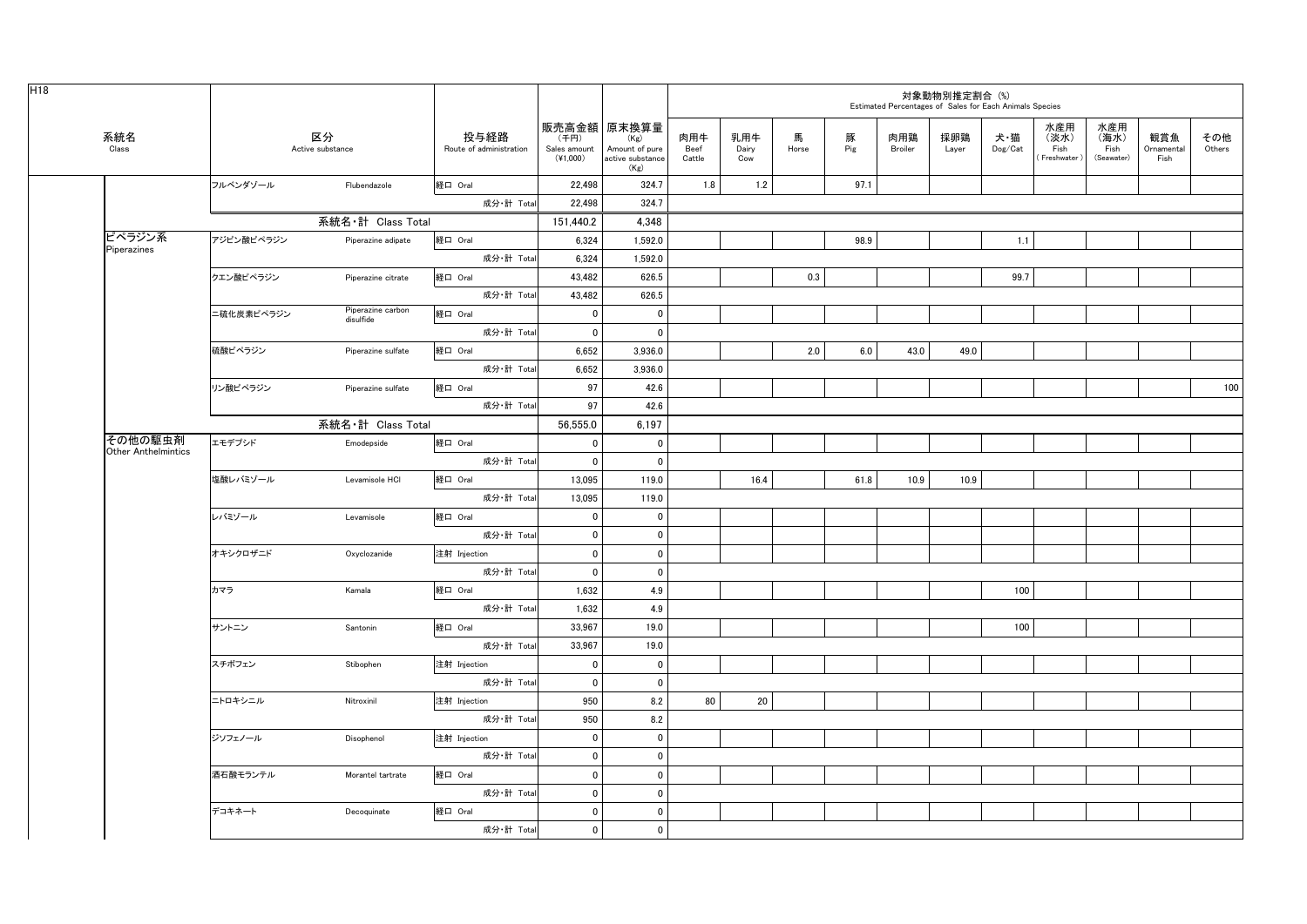| H18            |                      |                        |                      |                                 |                                    |                                                                   |                       |                     |            |          | Estimated Percentages of Sales for Each Animals Species | 対象動物別推定割合 (%) |                                    |                                     |                                   |                           |               |
|----------------|----------------------|------------------------|----------------------|---------------------------------|------------------------------------|-------------------------------------------------------------------|-----------------------|---------------------|------------|----------|---------------------------------------------------------|---------------|------------------------------------|-------------------------------------|-----------------------------------|---------------------------|---------------|
|                | 系統名<br>Class         | 区分<br>Active substance |                      | 投与経路<br>Route of administration | (千円)<br>Sales amount<br>$(*1,000)$ | 販売高金額 原末換算量<br>(Kg)<br>Amount of pure<br>active substance<br>(Kg) | 肉用牛<br>Beef<br>Cattle | 乳用牛<br>Dairy<br>Cow | 馬<br>Horse | 豚<br>Pig | 肉用鶏<br>Broiler                                          | 採卵鶏<br>Layer  | 犬・猫<br>$\mathsf{Dog}/\mathsf{Cat}$ | 水産用<br>(淡水)<br>Fish<br>(Freshwater) | 水産用<br>(海水)<br>Fish<br>(Seawater) | 観賞魚<br>Ornamental<br>Fish | その他<br>Others |
|                |                      | トリブロムサラン               | Tribromsalan         | 経口 Oral                         | $\overline{0}$                     | $\mathbf 0$                                                       |                       |                     |            |          |                                                         |               |                                    |                                     |                                   |                           |               |
|                |                      |                        |                      | 成分·計 Total                      | $\mathbf{0}$                       | $\mathbf 0$                                                       |                       |                     |            |          |                                                         |               |                                    |                                     |                                   |                           |               |
|                |                      | パモ酸ピランテル               | Pyrantel pamoate     | 経口 Oral                         | 1,905,268                          | 3,123.0                                                           |                       |                     | 9.3        |          |                                                         |               | 90.7                               |                                     |                                   |                           |               |
|                |                      |                        |                      | 成分·計 Total                      | 1,905,268                          | 3,123.0                                                           |                       |                     |            |          |                                                         |               |                                    |                                     |                                   |                           |               |
|                |                      | ビチオノール                 | Bithionol            | 経口 Oral                         | 27,694                             | 92.1                                                              | 10                    |                     | 90         |          |                                                         |               |                                    |                                     |                                   |                           |               |
|                |                      |                        |                      | 成分·計 Total                      | 27,694                             | 92.1                                                              |                       |                     |            |          |                                                         |               |                                    |                                     |                                   |                           |               |
|                |                      | フェノチアジン                | Phenithizine         | 経口 Oral                         | 97                                 | 122.1                                                             |                       |                     |            |          |                                                         |               |                                    |                                     |                                   |                           | 100           |
|                |                      |                        |                      | 成分·計 Total                      | 97                                 | 122.1                                                             |                       |                     |            |          |                                                         |               |                                    |                                     |                                   |                           |               |
|                |                      | フェバンテル                 | Febantel             | 経口 Oral                         | 138,769                            | 1136.7                                                            |                       |                     |            |          |                                                         |               | 3.9                                |                                     | 96.1                              |                           |               |
|                |                      |                        |                      | 成分·計 Total                      | 138,769                            | 1,136.7                                                           |                       |                     |            |          |                                                         |               |                                    |                                     |                                   |                           |               |
|                |                      | プラジクアンテル               | Praziquantel         | 経口 Oral                         | 243,564                            | 3,656.0                                                           |                       |                     |            |          |                                                         |               | 0.2                                |                                     | 99.8                              |                           |               |
|                |                      |                        |                      | 注射 Injection                    | 25,500                             | 2.4                                                               |                       |                     |            |          |                                                         |               | 100                                |                                     |                                   |                           |               |
|                |                      |                        |                      | 経皮 Cutaneous                    | $\mathbf{0}$                       | 0.0                                                               |                       |                     |            |          |                                                         |               |                                    |                                     |                                   |                           |               |
|                |                      |                        |                      | 成分·計 Total                      | 269,064                            | 3,658.4                                                           |                       |                     |            |          |                                                         |               |                                    |                                     |                                   |                           |               |
|                |                      | ブロムフェノホス               | Bromofenofos         | 経口 Oral                         | 6,444                              | 175.7                                                             | 40                    | 60                  |            |          |                                                         |               |                                    |                                     |                                   |                           |               |
|                |                      |                        |                      | 成分·計 Total                      | 6,444                              | 175.7                                                             |                       |                     |            |          |                                                         |               |                                    |                                     |                                   |                           |               |
|                |                      | マクリ                    | Makli (Digenea)      | 経口 Oral                         | 1,632                              | 14.7                                                              |                       |                     |            |          |                                                         |               | 100                                |                                     |                                   |                           |               |
|                |                      |                        |                      | 成分·計 Total                      | 1,632                              | 14.7                                                              |                       |                     |            |          |                                                         |               |                                    |                                     |                                   |                           |               |
|                |                      | メチリジン                  | Methylidyne          | 注射 Injection                    | $\mathbf 0$                        | $\mathbf 0$                                                       |                       |                     |            |          |                                                         |               |                                    |                                     |                                   |                           |               |
|                |                      |                        |                      | 成分·計 Total                      | $\mathbf 0$                        | $\mathbf 0$                                                       |                       |                     |            |          |                                                         |               |                                    |                                     |                                   |                           |               |
|                |                      | メラルソミン二塩酸塩             | Melarsomine 2HCl     | 注射 Injection                    | 7,768                              | 0.2                                                               |                       |                     |            |          |                                                         |               | 100                                |                                     |                                   |                           |               |
|                |                      |                        |                      | 成分·計 Total                      | 7,768                              | 0.2                                                               |                       |                     |            |          |                                                         |               |                                    |                                     |                                   |                           |               |
|                |                      | ヨウ化ジチアザニン              | Dithiazanine iodide  | 経口 Oral                         | $\mathbf 0$                        | $\mathbf{0}$                                                      |                       |                     |            |          |                                                         |               |                                    |                                     |                                   |                           |               |
|                |                      |                        |                      | 成分·計 Total                      | $\mathbf 0$                        | $\mathbf 0$                                                       |                       |                     |            |          |                                                         |               |                                    |                                     |                                   |                           |               |
| 抗原虫剤           | その他の抗原虫剤             |                        | 系統名·計 Class Total    |                                 | 2,406,380                          | 8.474                                                             |                       |                     |            |          |                                                         |               |                                    |                                     |                                   |                           |               |
| Antiprotozoals | Other Antiprotozoals | グリカルピラミド               | Glycarpiramide       | 経口 Oral                         | 30,846                             | 567.0                                                             |                       |                     |            |          | 8.0                                                     | 1.7           |                                    |                                     |                                   |                           | 90.3          |
|                |                      |                        | Antimon guluconate   | 成分·計 Total                      | 30,846                             | 567.0                                                             |                       |                     |            |          |                                                         |               |                                    |                                     |                                   |                           |               |
|                |                      | グルコン酸アンチモンナトリウム        | sodium               | 注射 Injection                    | 259                                | 1.6                                                               |                       |                     |            |          |                                                         |               |                                    |                                     |                                   |                           | 100           |
|                |                      |                        |                      | 成分·計 Total                      | 259                                | 1.6                                                               |                       |                     |            |          |                                                         |               |                                    |                                     |                                   |                           |               |
|                |                      | ジアベリジン                 | Diaveridine          | 経口 Oral                         | 17,219                             | 50.1                                                              |                       |                     |            |          | 100                                                     |               |                                    |                                     |                                   |                           |               |
|                |                      |                        |                      | 成分·計 Total                      | 17,219                             | 50.1                                                              |                       |                     |            |          |                                                         |               |                                    |                                     |                                   |                           |               |
|                |                      | ジニトルミド                 | Dinitolmide          | 経口 Oral                         | 28,761                             | 979.9                                                             |                       |                     |            |          | 10                                                      |               |                                    |                                     |                                   |                           | 90            |
|                |                      |                        |                      | 成分·計 Total                      | 28,761                             | 979.9                                                             |                       |                     |            |          |                                                         |               |                                    |                                     |                                   |                           |               |
|                |                      | ジミナゼンアセチュレート           | Diminazene aceturate | 注射 Injection                    | 2,289                              | 1.4                                                               | 100                   |                     |            |          |                                                         |               |                                    |                                     |                                   |                           |               |
|                |                      |                        |                      | 成分·計 Total                      | 2,289                              | 1.4                                                               |                       |                     |            |          |                                                         |               |                                    |                                     |                                   |                           |               |